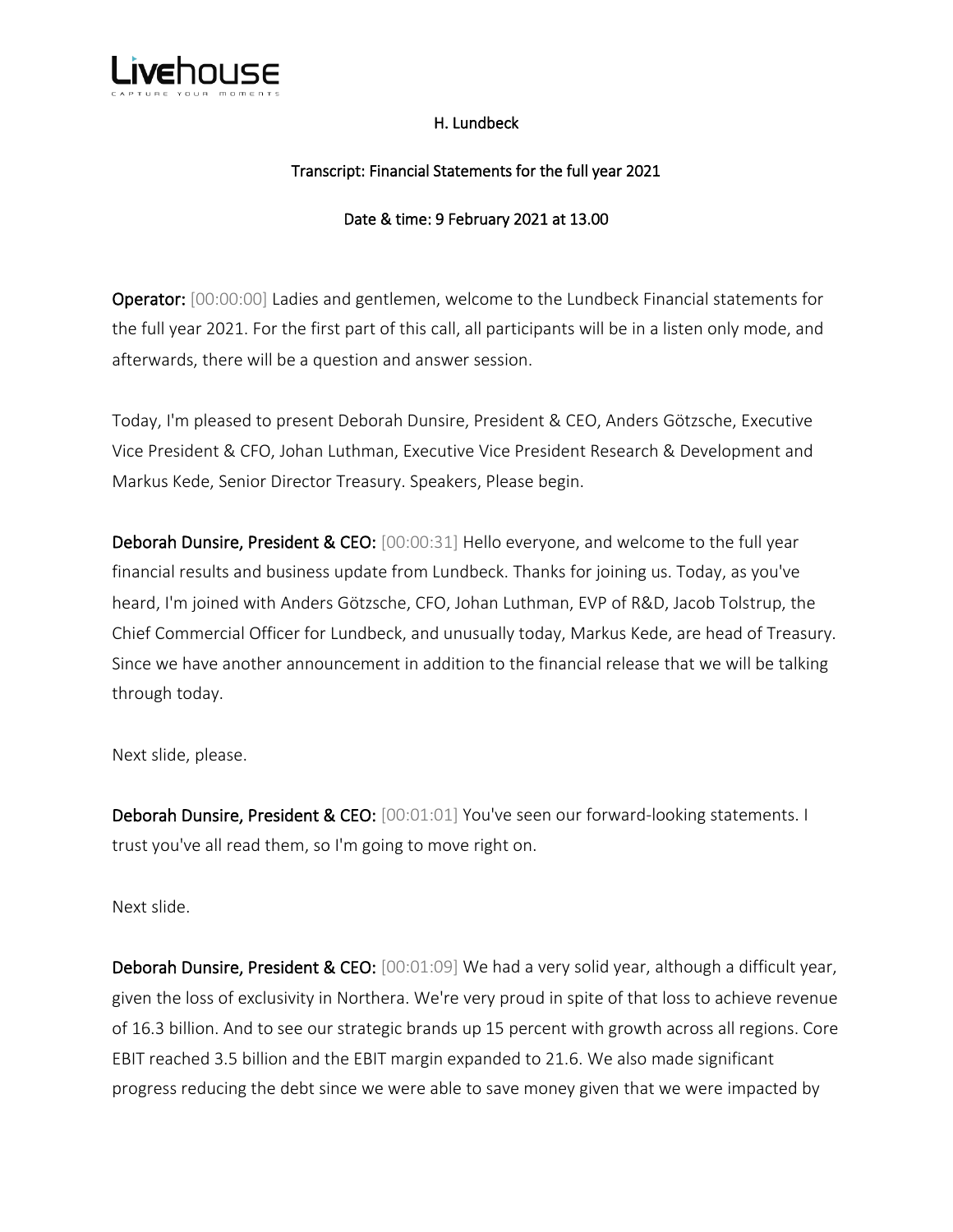

the pandemic. We've had some great progress in our pipeline. Notably, in January, Vyepti was fully approved in Europe and the U.K. We also had the supplemental NDA approved for Rexulti for the treatment of schizophrenia in adolescent patients aged 13 to 17 years. We are on track for the headline results from Brexpiprazole agitation in Alzheimer's disease and Johan is going to talk through that a little bit more. And very proud that we now have a replenished phase two pipeline with two novel molecules; our pay cap inhibitor and our alpha synuclein inhibitor. Both those trials initiated in Q4 of 21, and Johan will be commenting further.

Next slide, please.

Deborah Dunsire, President & CEO: [00:02:33] Today, we announced a new share structure splitting the Lundbeck share into A- and B-shares. That is done in order to increase financial capacity into the future to account for the growth of Lundbeck. We'll talk through that in more detail, but suffice is it to say that all shares retain equal economic rights, but the A-shares will carry 10 votes, the B-shares will carry 1 vote. This is proposed and will be brought to an Extraordinary General Meeting of the shareholders for approval. We anticipate that the Extraordinary General Meeting will be in June of 22. In the meantime, we work on a prospectus that will be published once it's been through the iterations with the Financial Supervisory Authority. The Lundbeck Foundation did inform us that they intend to offer an exchange offer exchanging their B-shares for A-shares for some investors who may choose to prefer to use Bshares.

Next slide, please.

Deborah Dunsire, President & CEO: [00:03:46] So turning to the year. The strategic brands continue to be the major revenue contributors, ups 18 percent in local currency, 15 percent reported. And notably the fourth quarter of 21 improved 23 percent over the fourth quarter of 20. All four strategic brands showed double digit growth in Q2, and they're now 61 percent of our revenue. We're glad to see that the impact of the pandemic is gradually abating, and so we anticipate strong growth momentum going forward for these brands.

Commenting on each of them next slide, please.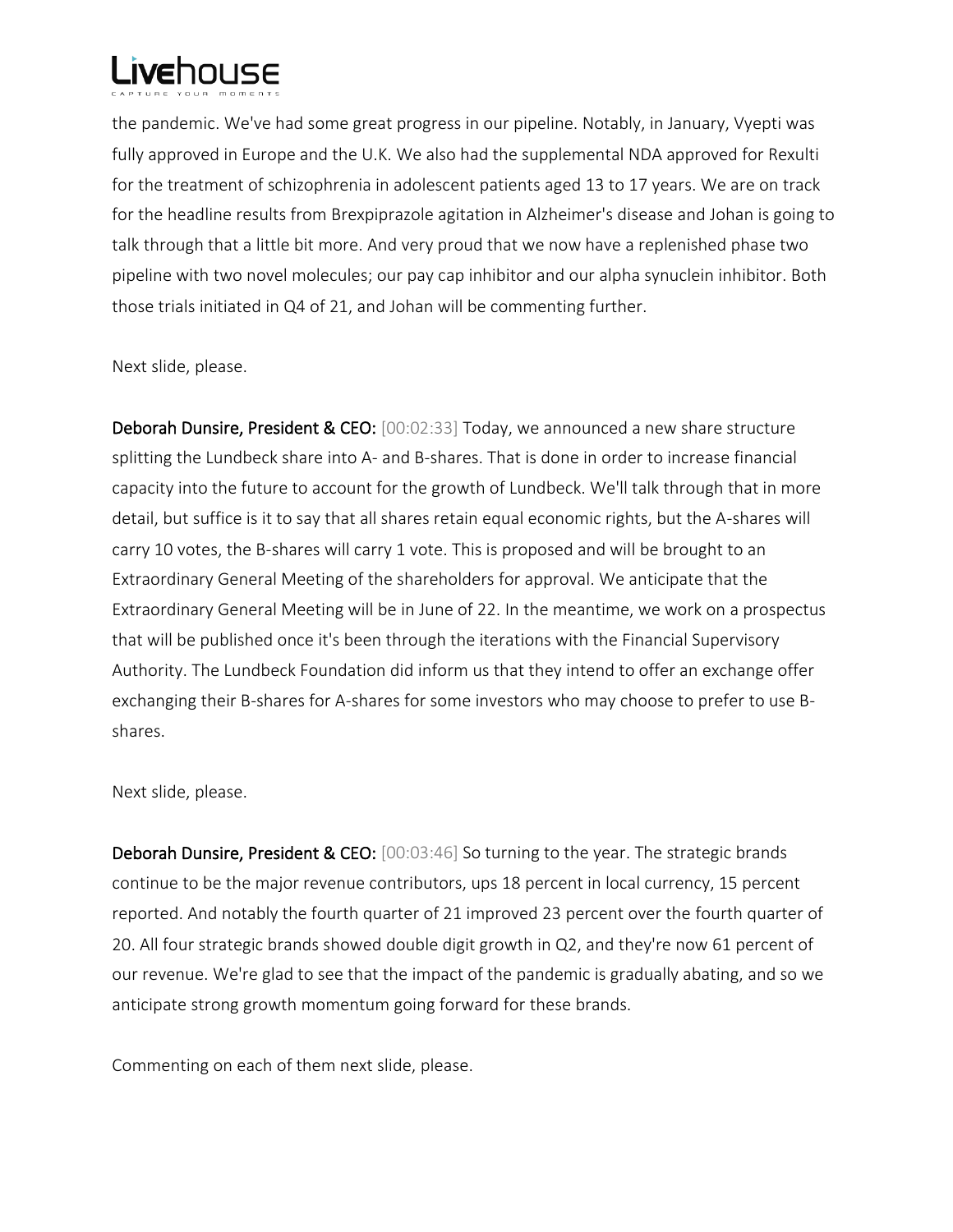Deborah Dunsire, President & CEO: [00:04:28] Vyepti has continued to perform. We introduced it in a couple of new markets in the fourth quarter, UAE and Kuwait, where it's been well received, and as I said, we've achieved the approval in Europe and the UK, so we have 10 launches planned in the coming year. We saw very good momentum continue through the year for Vyepti, subsequent to the US launch. We've also made progress in expanding Vyepti, getting it ready for its global expansion in Asia with the SUNRISE and SUNLIGHT trials. And of course, bringing it to trials in episodic cluster headache to continue to expand that brand's ability to benefit patients. We saw the same strong profile of Vyepti reiterated in the delivered data, which we spoke to you about earlier in the year. But suffice it to say that in the marketplace, we are very satisfied with how Vyepti continues to deliver for patients, giving very powerful relief over a three month period with a single infusion.

Next slide, please.

Deborah Dunsire, President & CEO: [00:05:44] Brintellix/Trintellix has also shown double digit growth. Europe and international markets have significantly expanded. We continue to see great growth in Japan, achieving a market share of over five percent. And we've also seen the profile continue to be supported in some of the phase-4-studies. We've had both our real world evidence trial showing the improved functioning of people taking Trintellix in our relief trial and then showing in people who have major depressive disorder and concomitant generalized anxiety disorder, a significant improvement in both depression and anxiety in our reconnect trial. We still have one ongoing trial in the phase-4-suite of vortioxetine vs. desvenlafaxine vaccine. Brintellix grew 14 percent over the year.

Next slide, please.

Deborah Dunsire, President & CEO: [00:06:43] Rexulti, another product that's delivering 14 percent growth in local currency over the year, the sNDA was approved for schizophrenia and adolescence, a recent launch in Brazil continues to show strong uptake, and we're on track for the pivotal headline data for Alzheimer's agitation in mid 22. Johan will comment on our PTSD program. Suffice it to say, we're seeking to redesign that program, given the accrual delays based on the pandemic.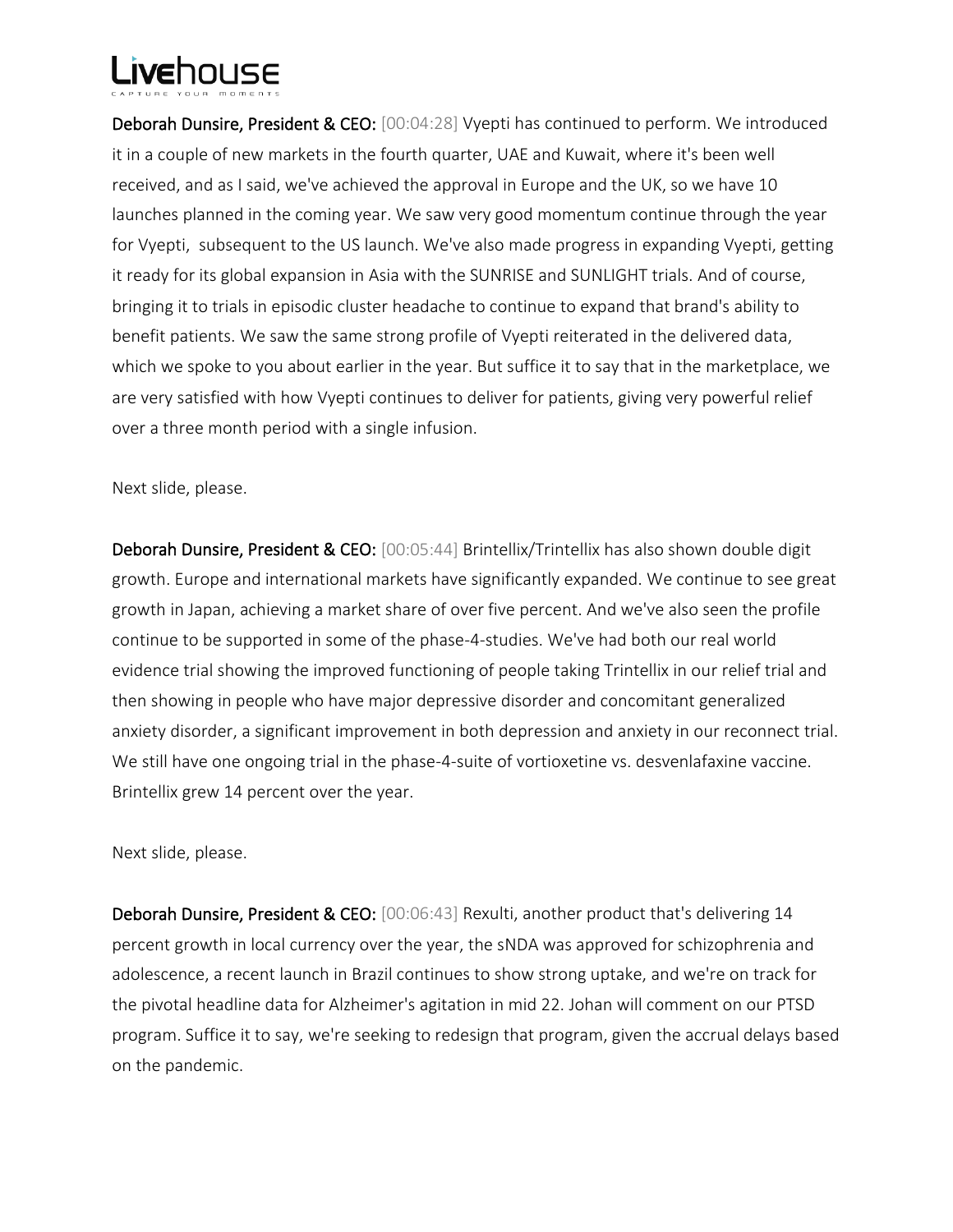

Next slide, please.

Deborah Dunsire, President & CEO: [00:07:18] Abilify Maintena has continued to perform. It was a brand slightly less impacted by the pandemic, and so the growth continued in 2021, showing eight percent growth in local currency. Health Canada approved an alternative initiation regimen that allows for two injections at the start and a less days of oral coverage required. And we received our clinical pivotal data that will be required for the submission of the two month formulation in the mid of 22 when we consolidate with the manufacturing data that's needed for that submission.

Next slide, please. Handing over to Johan.

Johan Luthman, Executive Vice President Research & Development: [00:08:05] Yeah, thanks, Deborah. Let's talk a little bit about R&D further. Let me start by commenting a bit further on Vyepti. The global rollout of Vyepti is progressing very well thanks to a very aggressive regulatory submission plan. As Deborah already mentioned, we are pleased to have obtained the European Commission approval for marketing authorization in EU and the European Economic Area countries. We got that on January 24th. This was followed shortly thereafter by approval in the UK on January 26 since the MHRA process was adopting the CHRP opinion and followed the timeline of the European Commission decision. The approved indication in those market is identical, with Vyepti indicated for a prophylaxis of migraine in adults who have at least four migraine days per month. The latest we have obtained so far validate the strong data we have on the drug. With these approvals, including the recent EMA centralized procedure approval, Vyepti is now authorized in 39 markets while a review is ongoing with 13 regulatory agencies and we expect five more submissions based on the current data package. I also like to add that the Asia programs are progressing well with the SUNLIGHT, SUNRISE and SUNSET studies. The SUNLIGHT study actually already reached last patient first visit in mid-January, despite escalating COVID situation in China and restrictions posed by the Olympics and ahead of the Chinese New Year. We are therefore on track for the headline results from this study after the summer. So overall, the current progression of the Sun trials are keeping us on the expected timelines for regulatory submissions in China and Japan.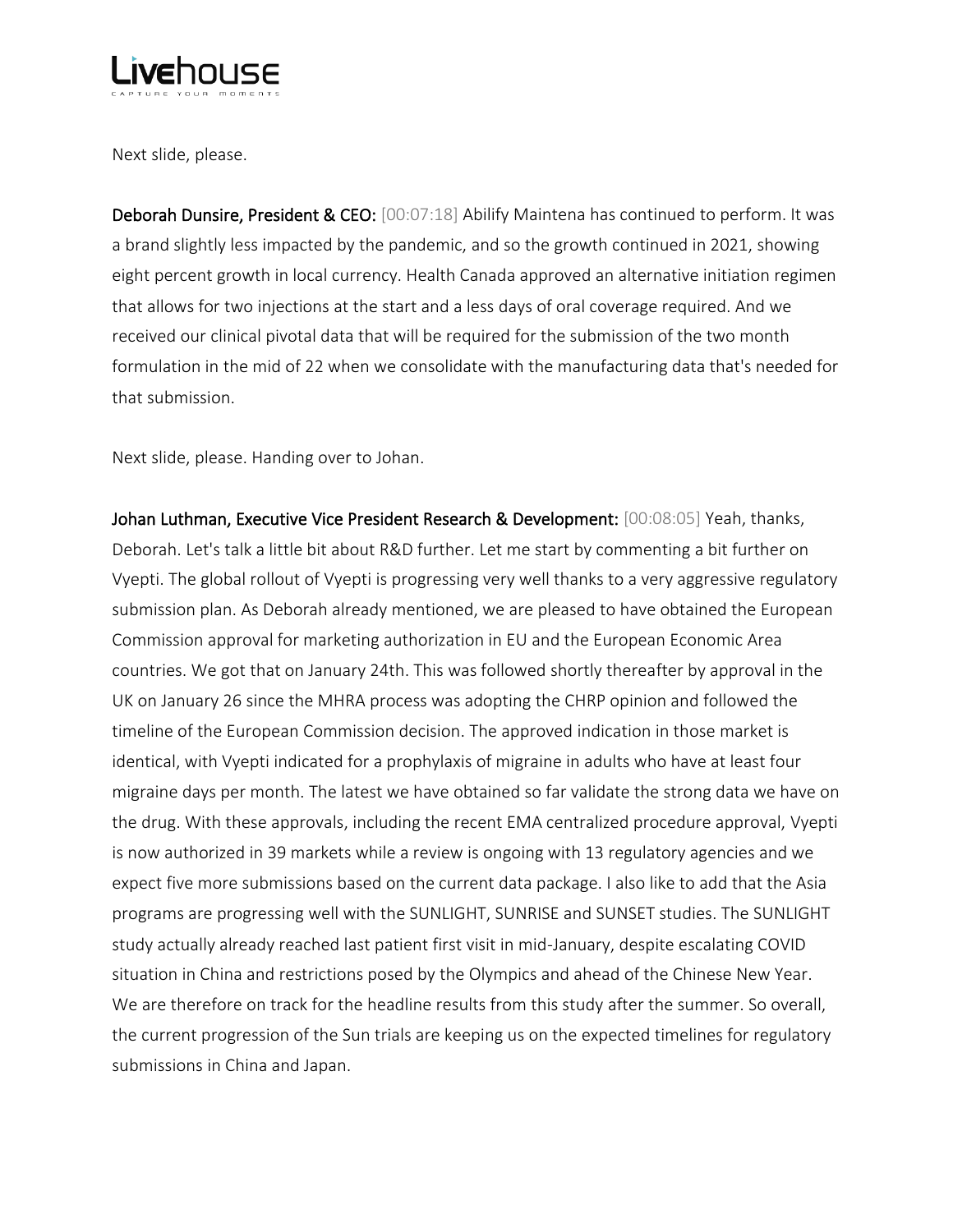

On Rexulti, the supplemental new drug application for treatment of schizophrenia adolescents was approved by FDA on December 28th, as Deborah mentioned. There is a significant unmet need in the treatment adolescent schizophrenia patients and the approval of Rexulti provides a valuable treatment option for this population. The submission was completed a year earlier than planned based on clinical data and an extrapolation and modelling a PK data. Indeed, this represented the first application for treatment of schizophrenia in paediatric patients to be reviewed by FDA's accelerated extrapolation pathway. As you probably recall, the enrolment of patients in agitation Alzheimer's disease trial was extremely affected by the COVID-19 pandemic. But through a very strong efforts across the Woodstock and Olympic teams, we have now been close to concluding the last patients in the trials. Thereby, we can look forward to the headline data of this pivotal trial, as we promised by mid this year.

The two phase three trials of Brexpiprazole in PTSD are extremely affected by the pandemic still. An enrolment of patients are severely affected. Thus, we have an ongoing discussion with FDA, which we are outlining the different risk redesign proposals of the program, and we are looking forward to have a good conclusion of those discussions. Our alpha synuclein program, AF82422 I presented last quarter. The Phase two AMULET study for potential new treatment or multiple system atrophy has now been initiated. It's still too early to judge the trial progression, but we are up running now with several sites. I will comment a little further on Lu AG09 triple 2 program in the upcoming slides.

So next slide, please.

Johan Luthman, Executive Vice President Research & Development: [00:11:46] So 9 triple 2 is an investigational monoclonal antibody designed to bind and inhibit pituitary and light cycles, activating polypeptide, PACAP for short. 9 triple 2 is targeting biological pathways in migraine that are distinct from the CDRP drug class. PACAP in its receptors are broadly expressed in the nervous system, including at sites implicated in migraine pathophysiology. In preclinical and clinical studies in healthy subjects, 9 triple 2 has shown to bind with high affinity to PACAP, thereby preventing PACAP from activating those receptors.

Next slide, please.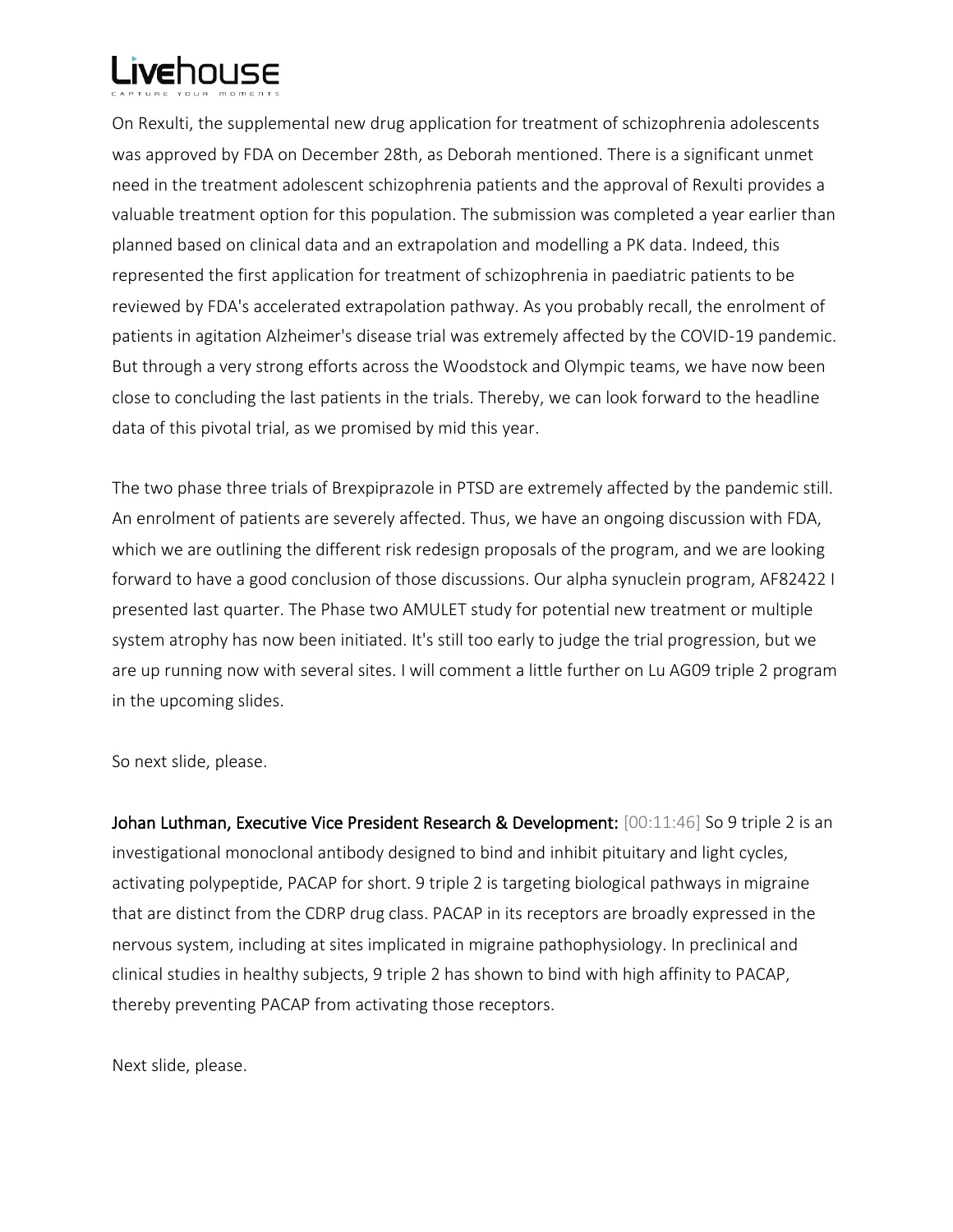Johan Luthman, Executive Vice President Research & Development: [00:12:27] Nine triple 2 has indeed gone through a rigorous phase one evaluation on not only its peak safety and tolerability, but also verifying its target engagement and mechanism of action in an elegant experimental medicine study. This paved the way to enter into a proof of concept study. The initiated proof of concept study, the HOPE trial, is an interventional multinational, double blind parallel group study designed to investigate whether 9 triple 2 can be effective for migraine prevention. A total of 230 subjects will be randomized to one or three treatment groups, two doses on line triple two or placebo. We're excited about the potential on 9 triple 2, we are looking forward to expanded the program and looking forward to completion of this HOPE's trial by 2023. By initiation of the HOPE study, we are advancing our neurology pipeline and adding another program into phase two that I've already mentioned, as well as further expanding our investment in biotherapeutics.

Next slide, please.

Johan Luthman, Executive Vice President Research & Development: [00:13:36] So this depicts our current status of the development pipeline organized according to our four strategic areas. While we are in full force working to deliver on our late development activities, including Vyepti and supporting the marketed products, we are working in a very determined manner in steadily building a strong and longer term sustainable pipeline. I have already commented on several of the programs, but I like to highlight the few activities from this slide. On Vyepti, alleviate trial, which is an indication expansion study on cluster headache. It's now fully ongoing and enrolment is reasonably well ongoing in spite of initiation in the midst of the pandemic. As we have described earlier, all clinical bridging studies on Aripiprazole 2-month long acting formulation were successfully completed a while back, so we are still progressing according to plan. We are generating the required CMC data, such as the ability and scale up, and document the manufacturing process before submission to FDA that is expected mid this year. Our MAGL program, the 466 program is progressing with a systematic evaluation of the biology through early development studies in patient populations. We are currently learning a lot about the potential of the molecule and the target class. We will be determining the possible path forward during this year.

Last quarter, we announced a partnership with AprilBio on their anti CD40 ligand monoclonal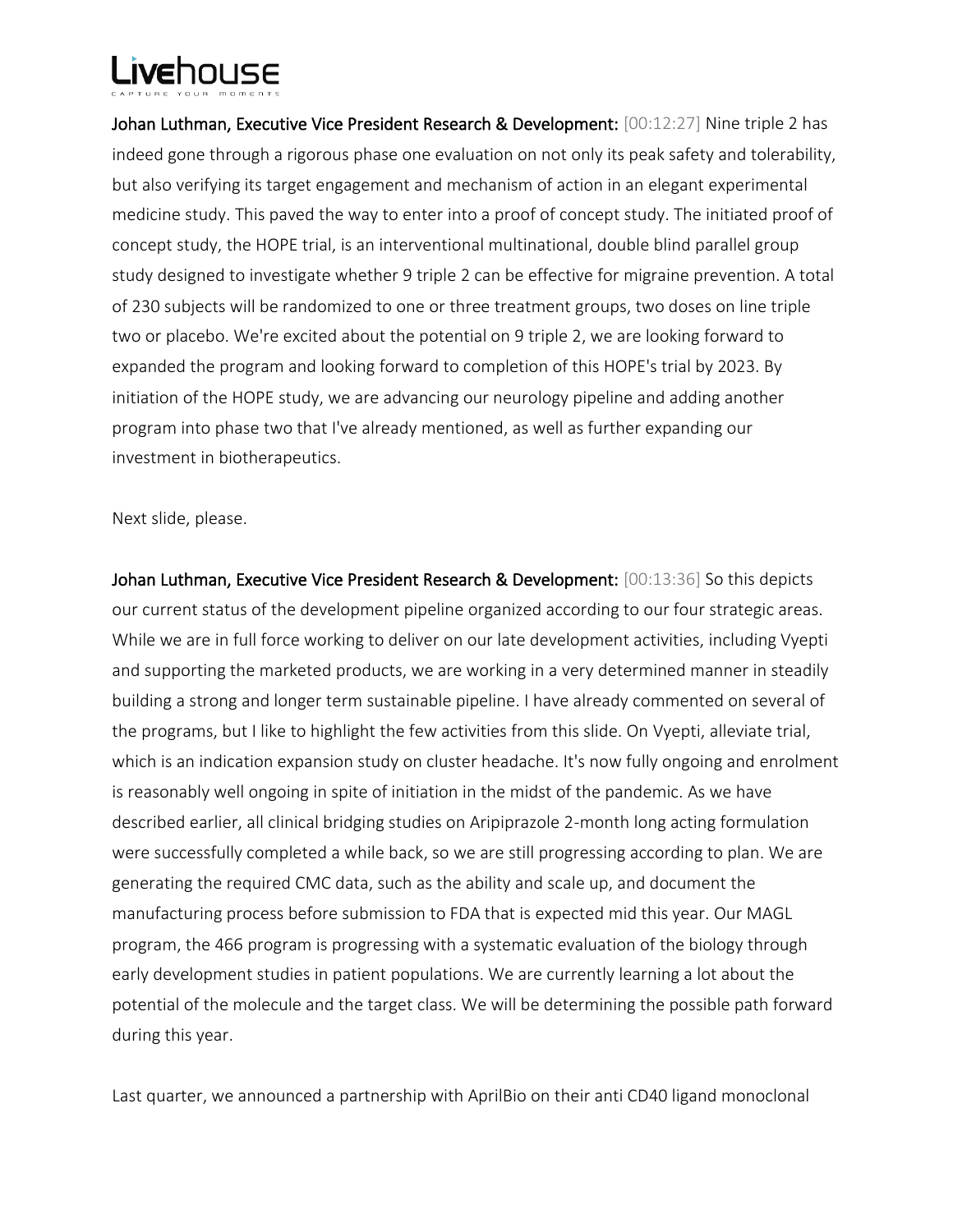antibody with a modified FC binding domain property. LU AG22515 is now progressing into first in human studies in the coming weeks. We are thereby opening up our immunology effort with the development program.

Next slide, please.

Johan Luthman, Executive Vice President Research & Development: [00:15:31] So we have during the last couple of years systematically worked on transforming our R&D organization. That included a change in our R&D strategic focus to the focus areas outlined in the previous pipeline slide. We selected four areas represent biological clusters that have strong potential to deliver innovative therapies for diseases of the nervous system. Because of this strategy change, we have made several tactical changes that necessitated an extensive retooling our R&D organization and technical platforms, bringing in many new competencies and capabilities. We are now fully active in all strategic biology areas across R&D with the start of the AprilBio partnership. And indeed, two thirds of our development programs are new since 2019. At the general level, we act modality agnostic, meaning that we go for drug candidates needed to target the most promising neuroscience. As a sign of this, we have now established biotherapeutic competencies across the entire R&D value chain, from early research to the market. We have established an experimental medicine capability, aiming at the De-risking program's early in development, as well as integrating the patient voice more extensive extensively throughout R&D. In addition, we have systematically worked on enhancing our operational excellence and streamlining governance and decision making. We see now signs that those efforts are translating into enhanced R&D productivity, both in terms of quality and speed. As one example, we have substantially increased our regulatory interactions, and we also have now many more programs eligible for special designation regulatory pathways. Moreover, we do see great signs of significant reduction in timelines exemplified as by the fast Vyepti rollout, as well as clear reductions in the clinical trial application approval timelines.

I will now turn over to Anders for the financial comments.

Anders Götzsche, Executive Vice President & CFO: [00:17:34] Thank you very much Johan. Next slide, please.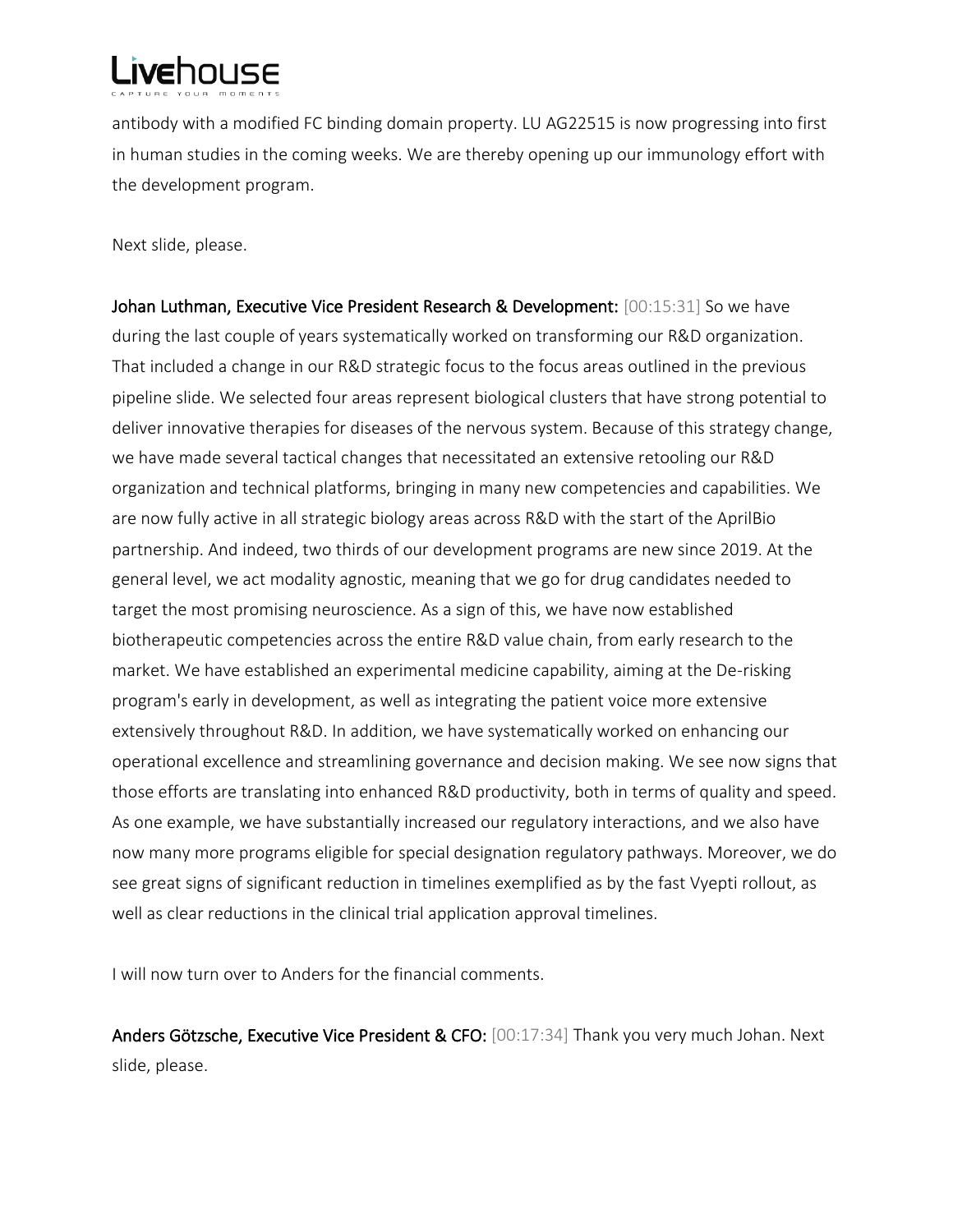

So we as a team believe we delivered a very solid financial performance. During 2021 we had a three percent growth, if we are excluding Northera and as some of you recall, we actually predicted 50 percent decline of Northera due to generics. It ended out with 74 percent. And we actually, despite that, were ending in the high end of the range for core EBIT. So if you exclude the restructuring that we did during the year to also accommodate that, we had lower revenue and creating a more fit organization for the future, then we were actually ending in the upper end of the core EBIT. EBIT of course, were actually impacted by the some 250 million kroner restructuring provision booked in the fourth quarter. But we were also really happy to report that the goal that we said in the beginning of the year to deliver double digit growth for the strategic branch was achieved by a 15 percent growth across the brands.

Next slide, please.

Anders Götzsche, Executive Vice President & CFO: [00:18:44] So for 2022, we are now having the down year behind us, and therefore we also expect that we will have a revenue growth of four to five percent. We expect that that will lead into earnings improvements, both from a nominal perspective, but also from a margin expansion perspective. We will see double digit growth again in the strategic brands, but we also anticipate that some of the mature brands, like Cipralex, will see a more normal erosion than we have seen in the pandemic. So anticipating the underlying decline of 5 to 10 percent. So that will of course mute the growth. So we anticipate a total growth of 4 to 5 percent. It is important to highlight that we will see an improvement in our EBIT. If you look at EBIT and look at the mid range, we will have improvement around 400 million in total and the revenue improvement will of course come with higher contributions, gross margin, gross profit contribution. And then we don't have anticipate to have restructuring. But at the same time, we will also invest more behind Vyepti. We will invest a bit more behind the other products because we anticipate that we are getting more into a normal situation where the pandemic is easing out. Of a special note, please see that financial expenses will be higher in 2022 approximately 300 million higher, and that is due to a value adjustment of the CVR that we are going to pay to the Alder former shareholders in Alder BioPharmaceuticals we have to pay in the first quarter 1.5 Billion that was dependent on the approval of Vyepti in Europe, which has actually happened.

With that, I will hand back to Deborah for going through the share split.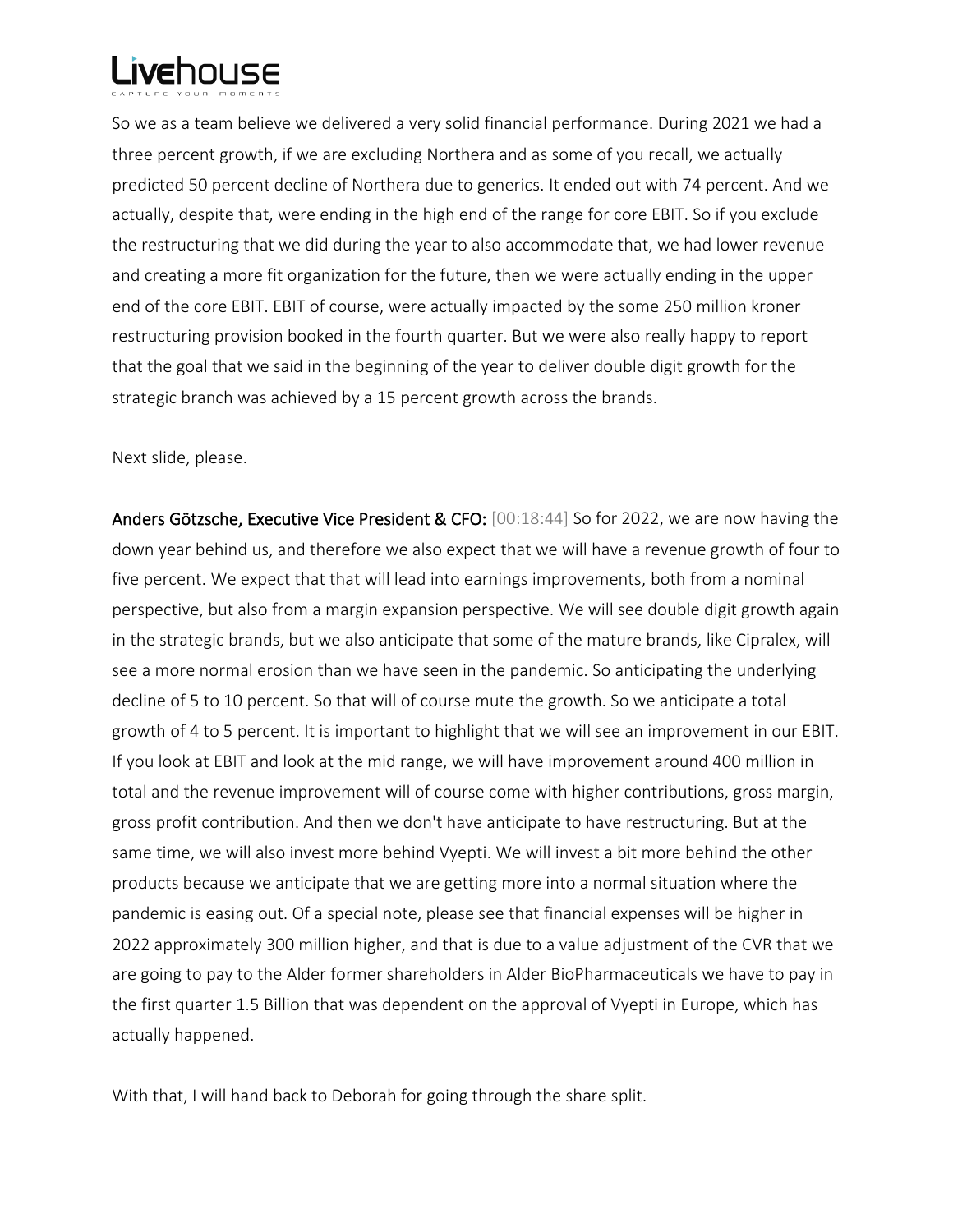Deborah Dunsire, President & CEO: [00:20:47] Thanks Anders. So today we announced that the new share structure for Lundbeck, a split of the Lundbeck share into A- and B-shares with the intent that over the long run, the B-shares could be a new long term funding source, another tool, if you like in the toolbox to be able to pursue our expanded investor growth strategy. The Lundbeck Foundation introduced this, and we have worked up together with the Lundbeck Foundation. This share split and the purpose is to enable a growing Lundbeck to have access to capital and be able to use equity as a tool as Lundbeck grows in the future. Given that Lundbeck will eventually become of a size that the foundation may not be able to match pro-rata in any equity issuance. There is no change implied by this to our existing strategy or to the level of selectivity that will put behind any transactions that we look at. We've also explicitly stated that we do not have anything on the table at this time where we anticipate the use of this financial tool. And we want it to be clear with all of you that this is being put in place for the long term. The foundation also intends to offer eligible shareholders a 1:1 exchange of their A-shares with the Foundation B-shares, if various shareholders would prefer to hold the B-share.

To take you through the technicalities, I'm going to ask Markus Kede to take you through that. Thanks, Markus. Next slide.

Markus Kede, Senior Director Treasury: [00:22:37] Thank you, Deborah. I will provide some more detail on the proposed share split and timing. The proposed split means that each existing share will be replaced with 1 A-share and 4 B-shares. Existing shareholders will not need to take any actions to enact the split of their shares. This will happen automatically when adopted by the General Meeting. Post split, 1 A-share and 1 B-share will have the same economic rights. This means, amongst other things, that each share will be entitled to the same dividend per share. The only difference in the share classes relates to voting rights. Each A-share will be entitled to 10 votes and each B-share will be entitled to one vote. Since each shareholder will get a split of A- and B-shares, each shareholder will hold the same proportion of overall votes after the share split as they do immediately before the split. A-shares and B-shares cannot be converted, one for another. However, as Deborah earlier alluded to, the Lundbeck Foundation has informed us that as a service to shareholders, they expect to offer to eligible shareholders a 1:1 exchange of Ashares with the equivalent number of B-shares held by the foundation. Further details of this exchange and the mechanism will be issued in due course. Further, there will be no lockup or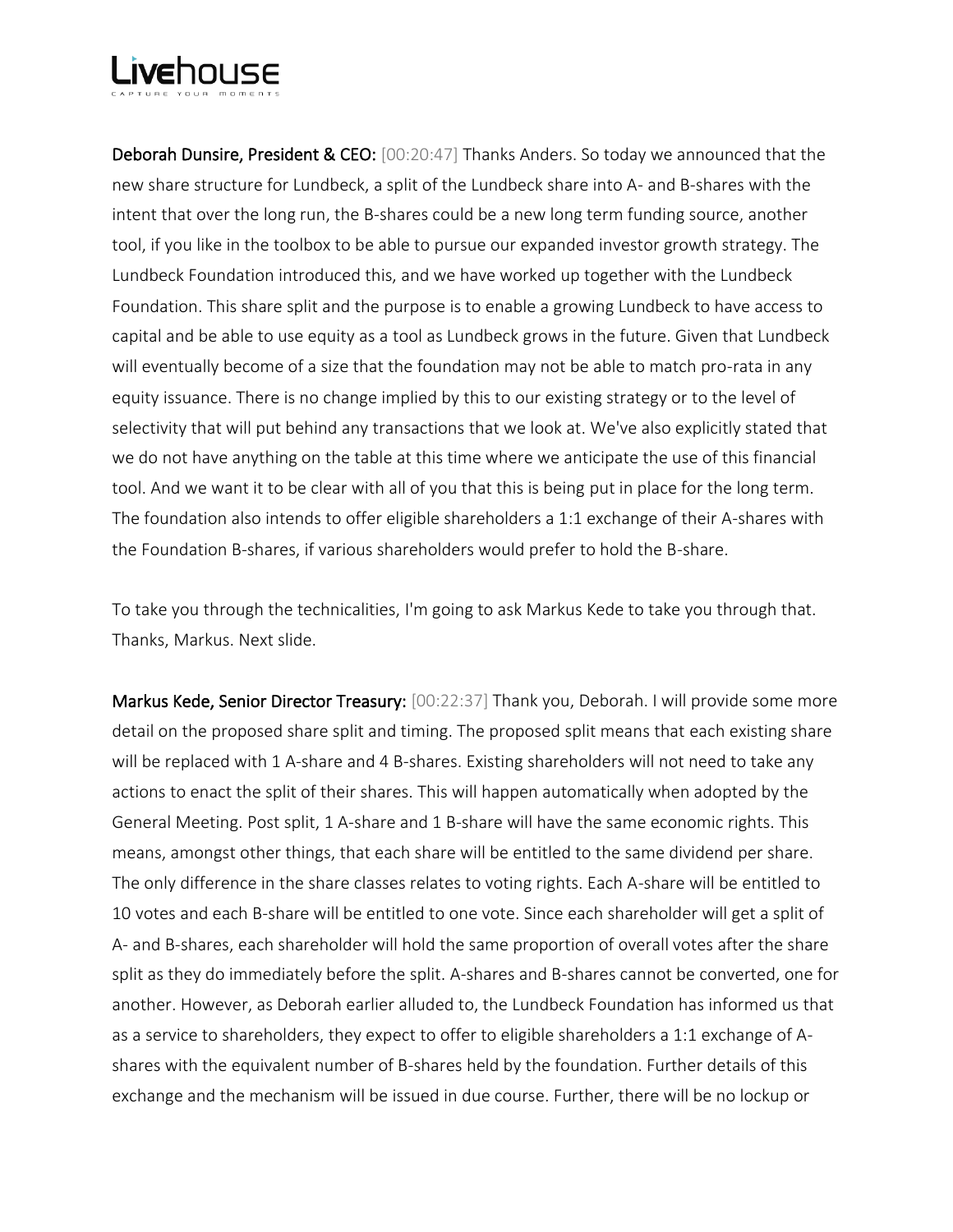standstill in relation to the split. This will allow free movement within the share classes.

Please go to the next slide.

Markus Kede, Senior Director Treasury: [00:24:03] With today's announcement, Lundbeck's Board of Directors have asked management to engage with the Danish Financial Supervisory Authority and commence a listing document approval process. The review process with the FSA is expected to take several months. Following this, Lundbeck will issue invites to an Extraordinary General Meeting to facilitate a shareholder vote on the proposed share split. Depending on the listing document process, we expect this EGM to be held in June of 2022. If approved by the General Meeting, the shares split will take effect one to two days after the EGM. With that, I hand it back to you, Deborah, for concluding remarks.

Deborah Dunsire, President & CEO: [00:24:43] Thanks, Marcus. Next slide, please.

So as we go forward, we have good growth visibility into the coming years with no major patent expiries for several years into the future. And so we have a strong suite of strategic brands that will continue to grow. We have a strong brand that developing in Vyepti that will continue its global rollout, and so we look forward to being a sustainable and profitable growing company into the years ahead.

Next slide, please.

Deborah Dunsire, President & CEO: [00:25:21] Right now, our focus in 2022 is to maximize those growth drivers that we have in our hands in Abilify Maintena, Rexulti, Brintellix and Vyepti, while we continue to stand on a base of very strong cash generative mature products. Vyepti's global roll-out will continue to offer substantial growth opportunities. We will launch in 10 markets this year, but I emphasize that those launches will probably be happening towards the second half of the year, given time to get packages into the market. Rexulti has the opportunity to grow substantially with Alzheimer's agitation, data readout and subsequent submission in 2023. And so that gives us good growth visibility from these brands into the next five to seven years. I'm very pleased with the way that we've been transforming in R&D to set us up well for the expanding future in neuroscience, as the biology is becoming better understood with more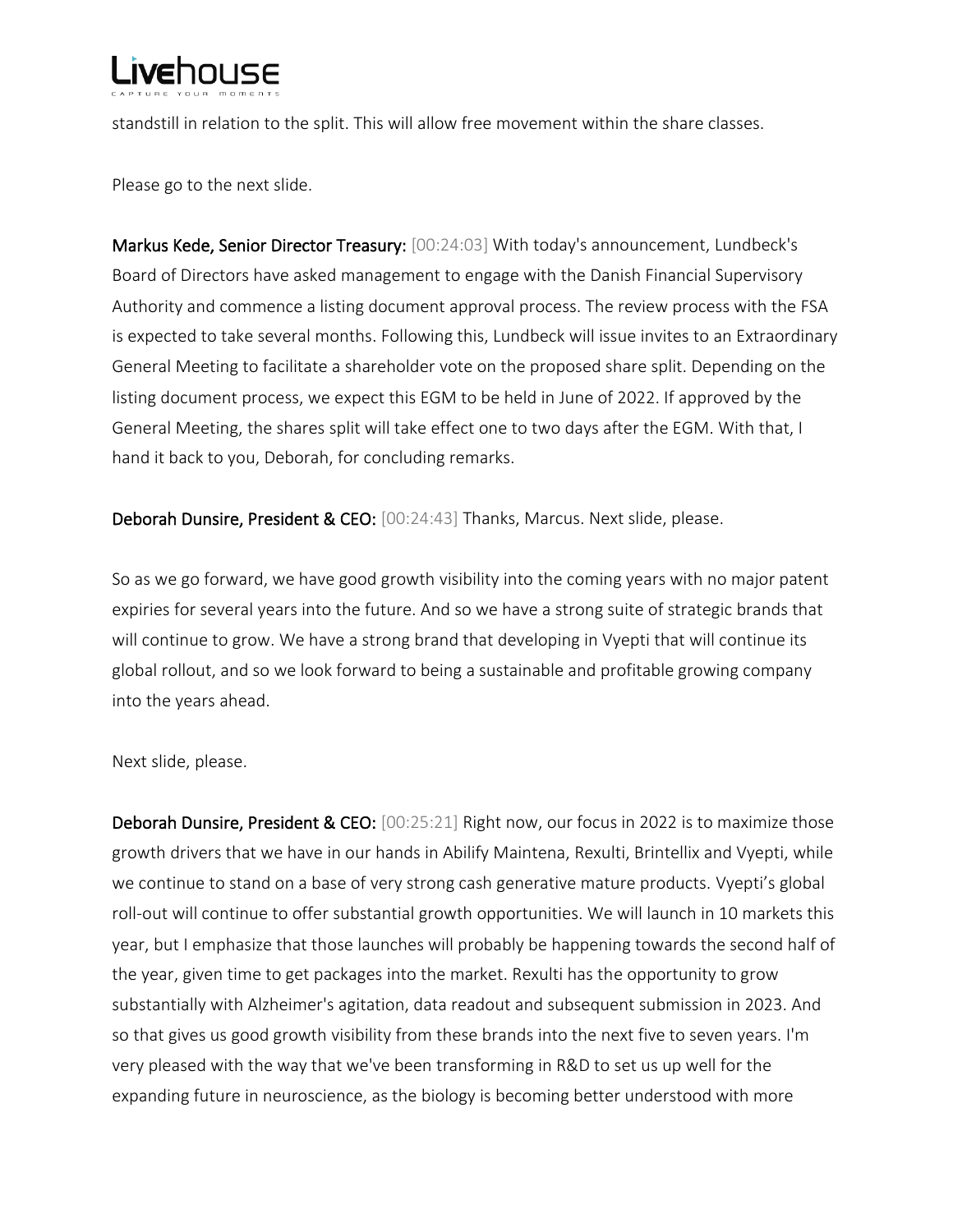targets and more modalities to achieve transformative outcomes for patients. Lundbeck is dedicated to restoring brain health and to do so, we stand on a strong financial foundation, and of course, we'll continue our customary focus on making sure that all our investments are efficient.

So with that, we'll close the presentation and open for questions.

**Operator:** [00:26:56] Thank you. Ladies and gentlemen, if you have a question for the speakers, please press zero one on your telephone keypad. Once again, it is zero one to register for a question on the telephone keypad.

And our first question comes from the line of James Gordon from J.P. Morgan. Please go ahead. Your line is open.

James Gordon, J.P. Morgan: [00:27:25] Hello, James Gordon, JP Morgan, thanks a lot for taking the questions. One on the share split and then one on Vyepti please. So on the share split, I heard a comment about no change to strategy, but also noted previously talked about not buying anything that require lots of R&D or marketing step up, such as the 2024 margin target, couldn't be at risk. So why have you changed this now and could you consider doing something that would mean you wouldn't get the 30 percent margin? And how much firepower could you have? Would you do something transformational? It could mean lower cost (inaudible) in 2024, but much more pipeline, for instance. So that's the first question, please. The second question was about Vyepti. So we did see quite a sharp sequential slowdown in Q4, only about six percent sequential growth. So how much of that is patients first trial or CGRP for getting Vyepti? And could that be an ongoing issue? Or do you think it's more COVID? How much acceleration should we expect to see moving into 2022. With Q1 also see disruption sequentially, I think you have done in previous years for products like this and how comfortable are you? Could you do consensus, which I think is about 1.2 billion Danish for Vyepti in 2022, please.

Deborah Dunsire, President & CEO: [00:28:34] Ok, so lots of questions there, James. Two categories of questions. So around the share split, this is something that was introduced by that foundation as they think about the long term growth of Lundbeck. And we've said that there's nothing explicitly on the table right now that would require us to use equity. Up until now, we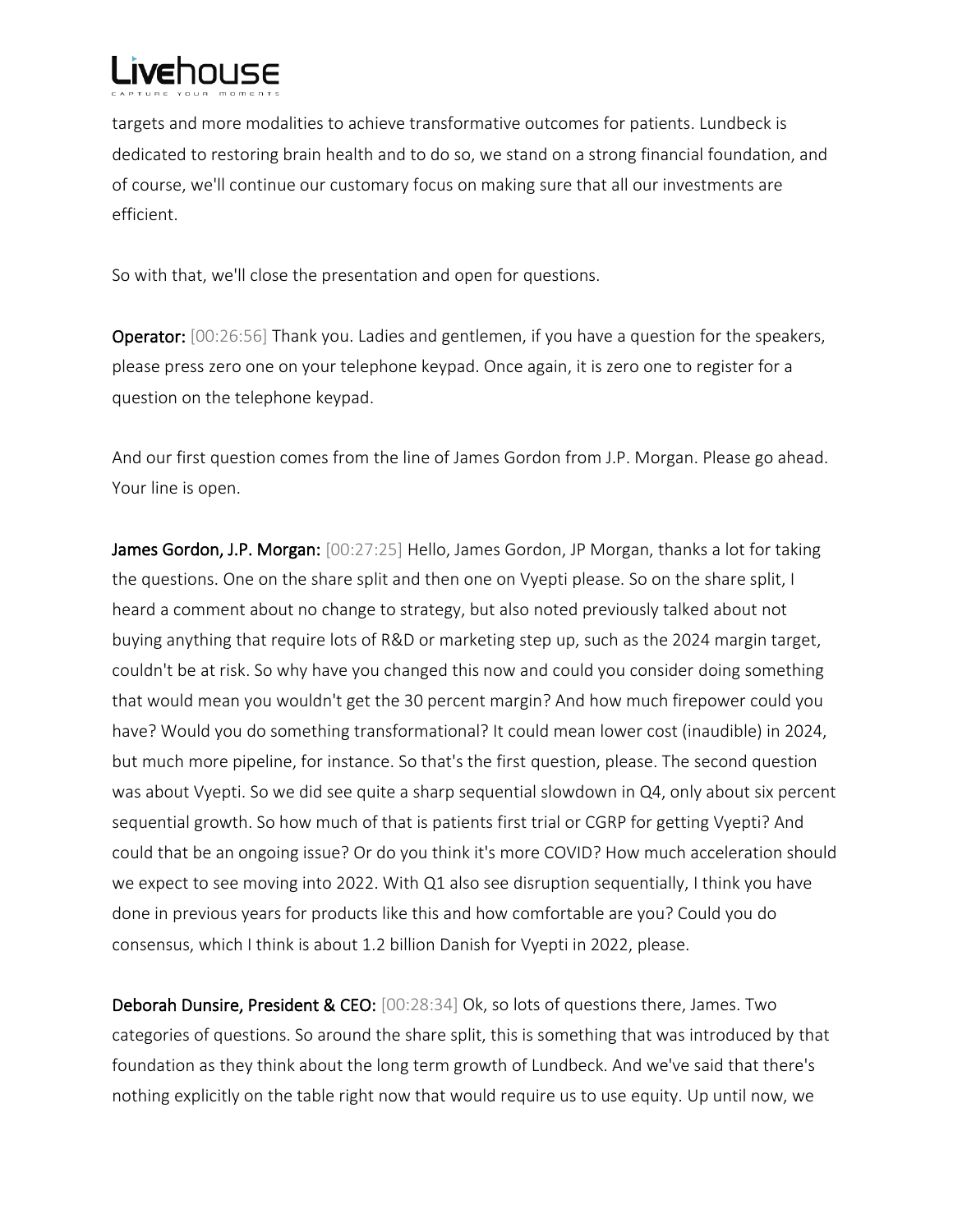have been talking about how we would grow principally in thinking about our financial capacity with respect to raising debt and remaining investment grade, which requires us to pay down debt to the two times EBITDA by the two year time frame. So. Yes, having an additional tool in our financial toolbox in the share split does afford this company going forward. And I say, you know, from today and into the years and decades ahead the opportunity to think about equity and think about what type of combination, partnership license, what type of external innovation would be most appropriate to continue to build Lundbeck, both using our internal pipeline and external to deliver sustainable, profitable growth. I think one of the questions you had was why is this being done today? And that's in the instance of being prepared for something before you need it. As you heard from Markus, it takes some time for all of the mechanics of this to be put in place. So at this time when we don't have anything specific that would require equity, we can take the time to go through that process. With respect to talking about the 25 per cent margin by 2024, we've always specified that that would be with the current pipeline. So with the current framework of our business. So we will always look at external innovation and look to what it will deliver in the short, medium and long term for Lundbeck's shareholders and how it will contribute to Lundbeck being a sustainably growing profitable company into the future. So I'll stop there, and I'm going to hand over to Jacob to take the Vyepti question.

Jacob Tolstrup, the Chief Commercial Officer for Lundbeck: [00:31:10] Thank you very much, and James, good questions, obviously. And I will try to give you an answer and maybe a little bit of a longer one, but try to give you an answer. I think it's difficult sometimes to look at quarters. I think that for all brands, but I think especially for Vyepti, especially also in the beginning of launch. On top of that, you have a Q4 which is impacted by Thanksgiving, US holidays. I think in general, it's sometimes difficult to look at individual quarters to look at an uptake of a drug. I think what's important for me is to look at the overall strategy and positioning of Vyepti. We have a unique drug. We have a very efficacious, powerful drug. And I think with the brand positioning that we have in the U.S., also outside of the US that we will be working on, it sets us apart also in terms of the treatment algorithm and the patients that we are going for. I think when you look into 2022, first quarter will naturally be a little slower compared to the rest of the year. It has to do with the research of the doctor, both also authorization of patients coming in at the beginning of the year. That takes a little bit longer time. I think the real sort of traction with Vyepti will come towards the remaining quarters of 2022. So not to comment anything on sales targets for next year, but I actually feel quite confident and comfortable about Vyepti also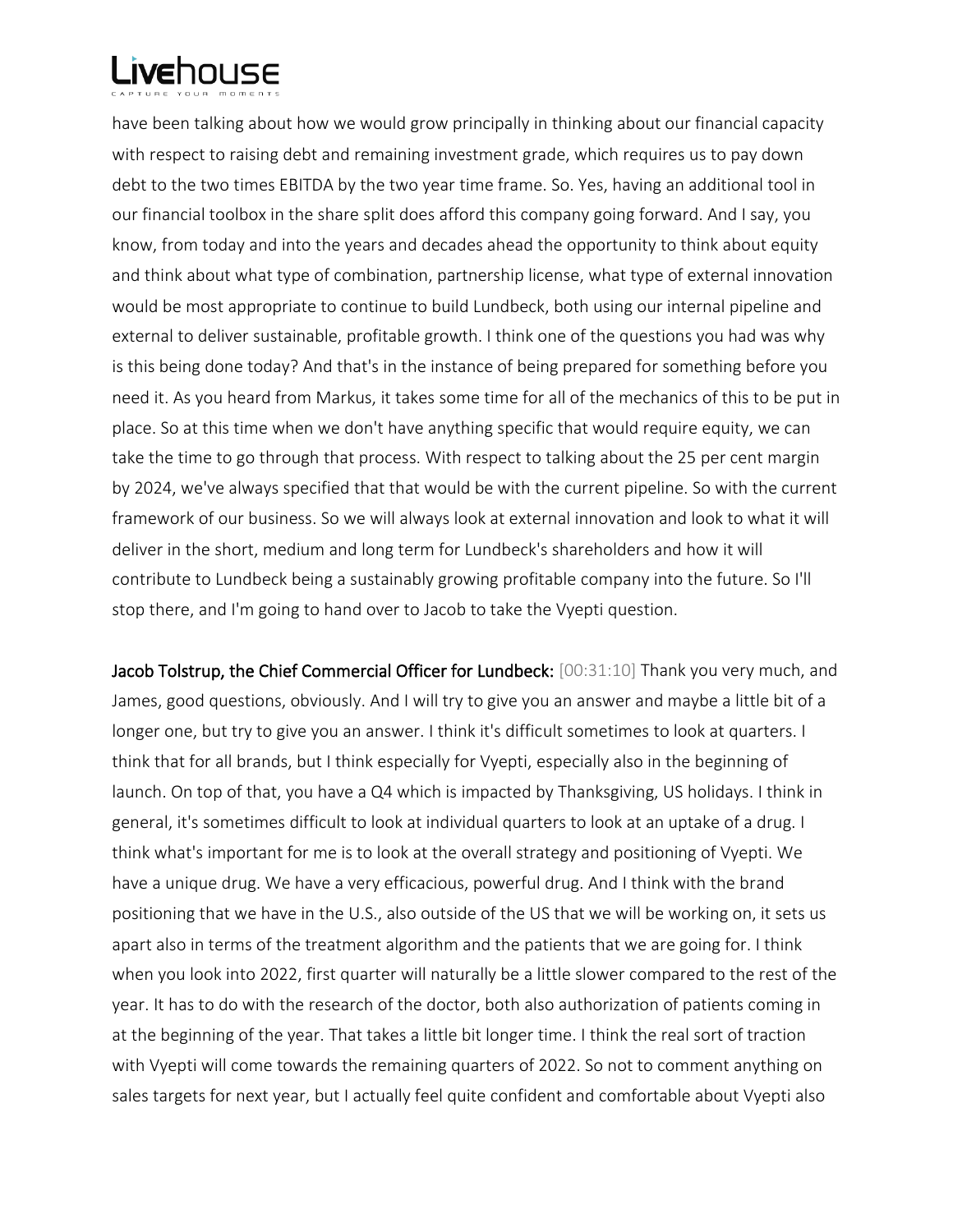going forward. And as you can tell, I can probably talk a lot more about that, but I think I will end it there and then see if there are further questions coming regarding Vyepti.

Operator: [00:32:49] Thank you. Our next question comes from the line of Michael Leuchten from UBS. Please go ahead. Your line is open.

Michael Leuchten, UBS: [00:33:08] Thank you very much, Michael Leuchten from UBS. Two questions, please. One, thank you for the details on the share split and timing. In terms of the decision processes to allocate capital, if and when. Does that change at all with that structure? So does the foundation get more involved in decisions further down the line? Or is the decision process the same? And it's just another option that you can choose as long as you wish. So in a way, what's in it for the foundation to allow you to have the flexibility. And then a question on Vyepti. If we look back to the older acquisition, what's the level of Vyepti revenues when the deal starts to hit hurdle rates, given that we're still in this lower part of the launch curve and now the delay in Canada?

Deborah Dunsire, President & CEO: [00:34:01] Ok, so, Michael, I'll start on the decision process to allocate capital. The Lundbeck management would propose deals as we always do. We survey the external landscape. We discuss the strategy with our board, the Lundbeck board, on an ongoing basis. And it's the Lundbeck board that will make the decisions, of course, the foundation does have representation on the Lundbeck board, but it is overall the Lundbeck board that governs the decision making on how appropriate any use of capital is to support the strategy and to support the long term profitable and sustainable growth of Lundbeck. So there's really no difference. Then there is today. There is an additional tool within the toolbox to be able to use. And let me be clear, we could use equity today. It is a tool that is available to us. But what the foundation, when it initiated this discussion made clear, is that over the years and decades ahead Lundbeck will grow into a bigger and bigger company and therefore may outstrip the foundation's ability to participate pro-rata in an equity split with an equity use usage or equity issuance. With the share split and the use of the B-shares as the equity issuance, the foundation can continue to give a long term stable stabilization ownership, which is commonly used within Denmark and within the Scandinavia that has allowed companies to grow and thrive in over the very long term. So it is with that that perspective of building a long term, profitably growing company that this is initiated today. So I'll stop there with respect to the thinking about Vyepti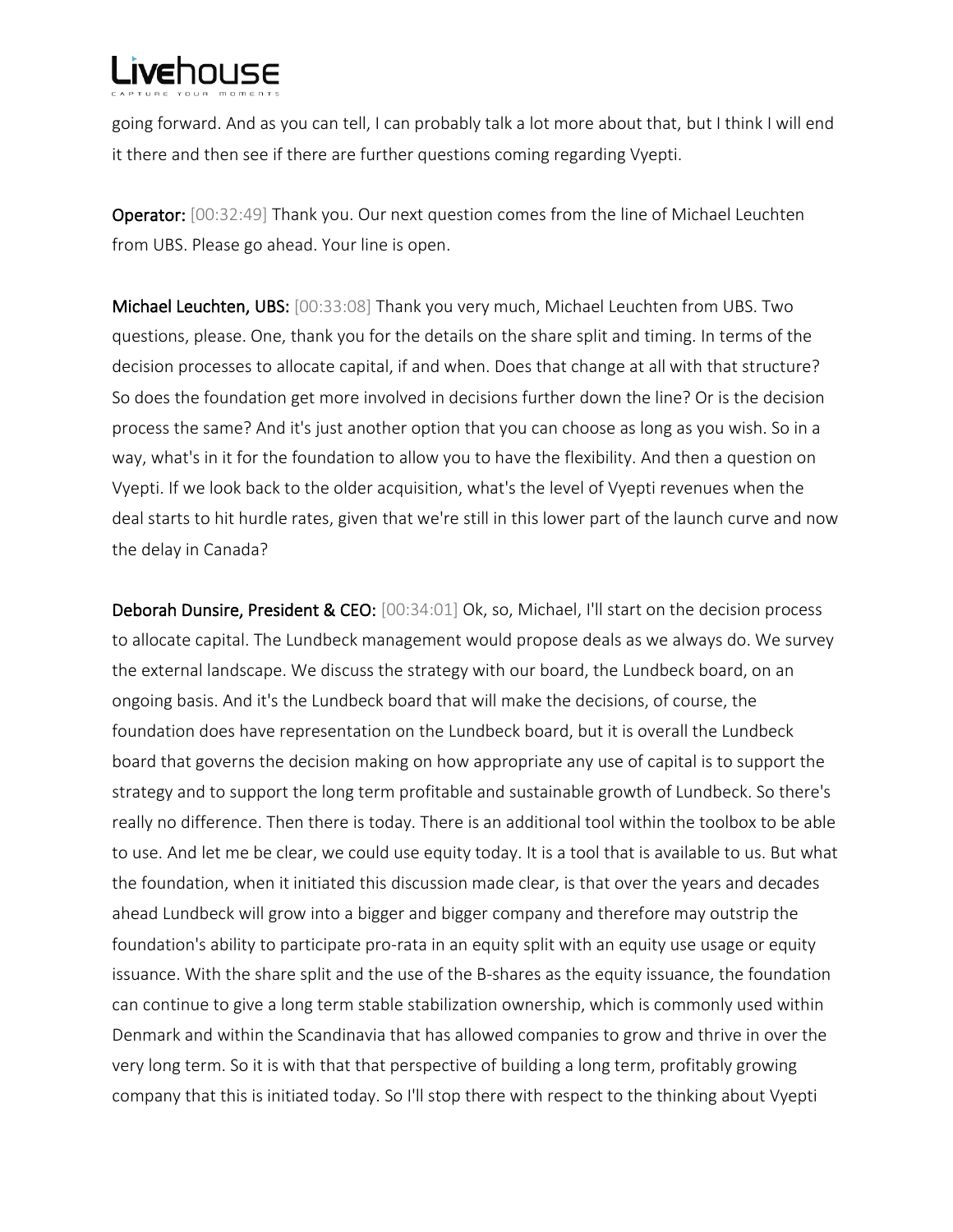and hurdle rates, I don't know whether, Anders, you would actually comment on that, and Jacob, you comment on the brand.

Anders Götzsche, Executive Vice President & CFO: [00:36:20] So of course, what we have seen due to the pandemic is that there has been a parallel shift in the revenue uptake, but we have also used way lower cost levels, or we have had way lower cost levels than we anticipated, which actually means that Vyepti has been more profitable in the first couple of years than we anticipated in the business case. We have also made some major improvements in the future costs. We have optimized our cog some 30 percent. It has been declined 30 to 40 percent. So there has been a lot of improvements done from a profitability point of view. From a revenue point of view, it's fair to say that we are waiting for, there's pricing discussions ongoing in Canada, so that has been delayed. We have seen a shift in uptake due to that. It has been more difficult to get out there during the pandemic. I don't know if you want to add, Jacob.

Jacob Tolstrup, the Chief Commercial Officer for Lundbeck: [00:37:23] I think that's absolutely fair. The pandemic has impacted Vyepti, but coming back to also what I said in the beginning, I think we feel quite confident about where we are with Vyepti today with the brand positioning that we have with the plans that we have going forward, also in terms of optionality that we offer in infusion strategies in the US. And we do see traction, also feedback coming back to us, of the benefits of the drug. So we are quite confident that Vyepti will become an important product for Lundbeck over time. And the blockbuster that we had imagined.

Operator: [00:38:12] Thank you. Our next question comes from the line of Michael Novod from Nordea. Please go ahead. Your line is open. Yeah, thanks a lot, it's Michael Novod from Nordea. Just a few follow up questions. Maybe to the US and North America. Is there any risk, given your latest restructuring, that you are actually starving the year, the sort of the market dynamics your marketing in the US? Or is that something that is said to change? You are guiding, I see an increase in sales marketing cost, just worried that you may be starving your sales organization in the US. And then secondly to the new share structure. So it's obviously indicating, as was previously said, some more transformative stuff. Just trying to ,from a management perspective, what would you prefer; is that the fully accretive and immediately accretive commercial acquisition, if you should do an acquisition or is it the more sort of R&D focused? I'm just also trying to understand, and I don't think the answer was so clear earlier, whether you're sort of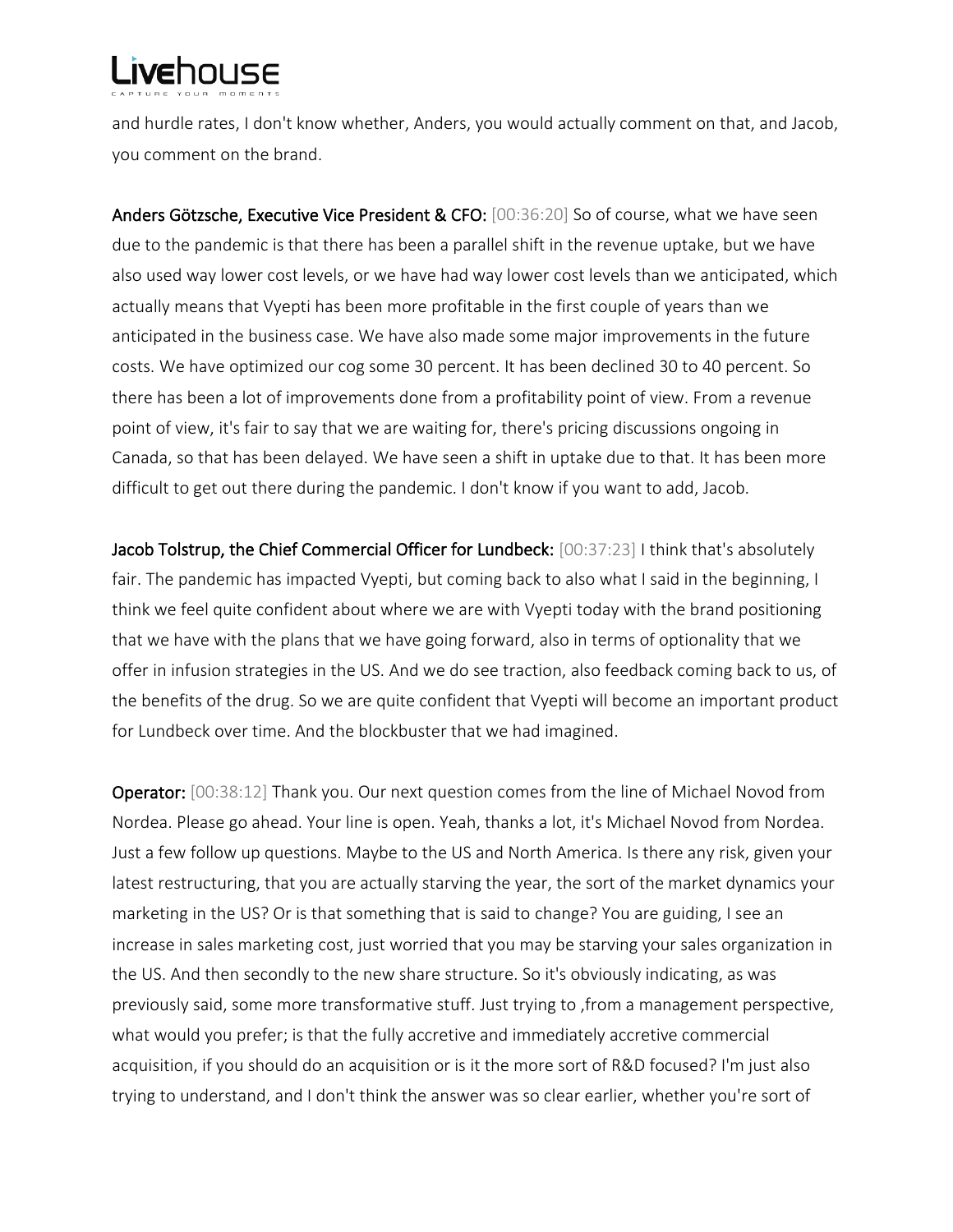walking away from the mid-term target of margin that you put in place, just to get some feelings of what we could expect if you were to do, and what you prefer in terms of acquisitions. Thanks.

Anders Götzsche, Executive Vice President & CFO: [00:39:39] I'm happy to talk to that. I don't see that issue, Michael, so if you look at twenty-two, that will be for us a big Vyepti not only in the US but also outside where we are investing in the buildout of capabilities behind the Vyepti across the world where we are launching, and in the US, we are going to invest quite a bit more into Vyepti. So I think we are targeted in our approach and I think we have the resources available to make our brand a success also in the US. I would say also, if we look a little bit back in time, there's no doubt our profitability in the US was higher than it is today. So we have totally accepted that because we want to invest into our brand, and we're building out. So I don't see a U.S. resource perspective that is underserved in that way.

Deborah Dunsire, President & CEO: [00:40:41] Yeah, no. On your second question I think we have consistently said that we are in a period where we have a pretty high R&D investment as we globalize Vyepti, bring on the (inaudible) cell line, finish up the Rexulti move forward the pipeline at the same time investing behind the launch of Vyepti, both getting back to a more normal level of spend in the US and then gearing up for the launch outside the US. So in 21 and 22, we knew those costs were going to be high, and so the focus was on either early stage R&D deals being absorbed within the R&D budget, or on late stage, more near-term accretive deals that would help us grow the top line and grow the EBIT in that nearest term. So we we want to be a company that expends towards the long term profitable growth and so anything that we look at will really have to be geared in that way. I think in 22, we still are looking at that nearterm accretive landscape. We've also always said that we would need to continue to think about how do we supplement the mid stage pipeline? Now we made good progress last year in our own portfolio, bringing two new molecules in, but of course we will need to consider over time, continuing to add to the to the mid stage pipeline also for that growth in the late 20s and early 30s. So as we always do, we look at the landscape near-term accretive early stage and mid stage, with a discipline of saying what's the right timing to do any of those particular deals and timing has to do not only with what we're doing internally, but also what's happening in the external world. There has been a significant change in the valuations of biotech companies. That doesn't mean we're rushing out, you know, doing mid-stage deals, we're still looking for, you know, how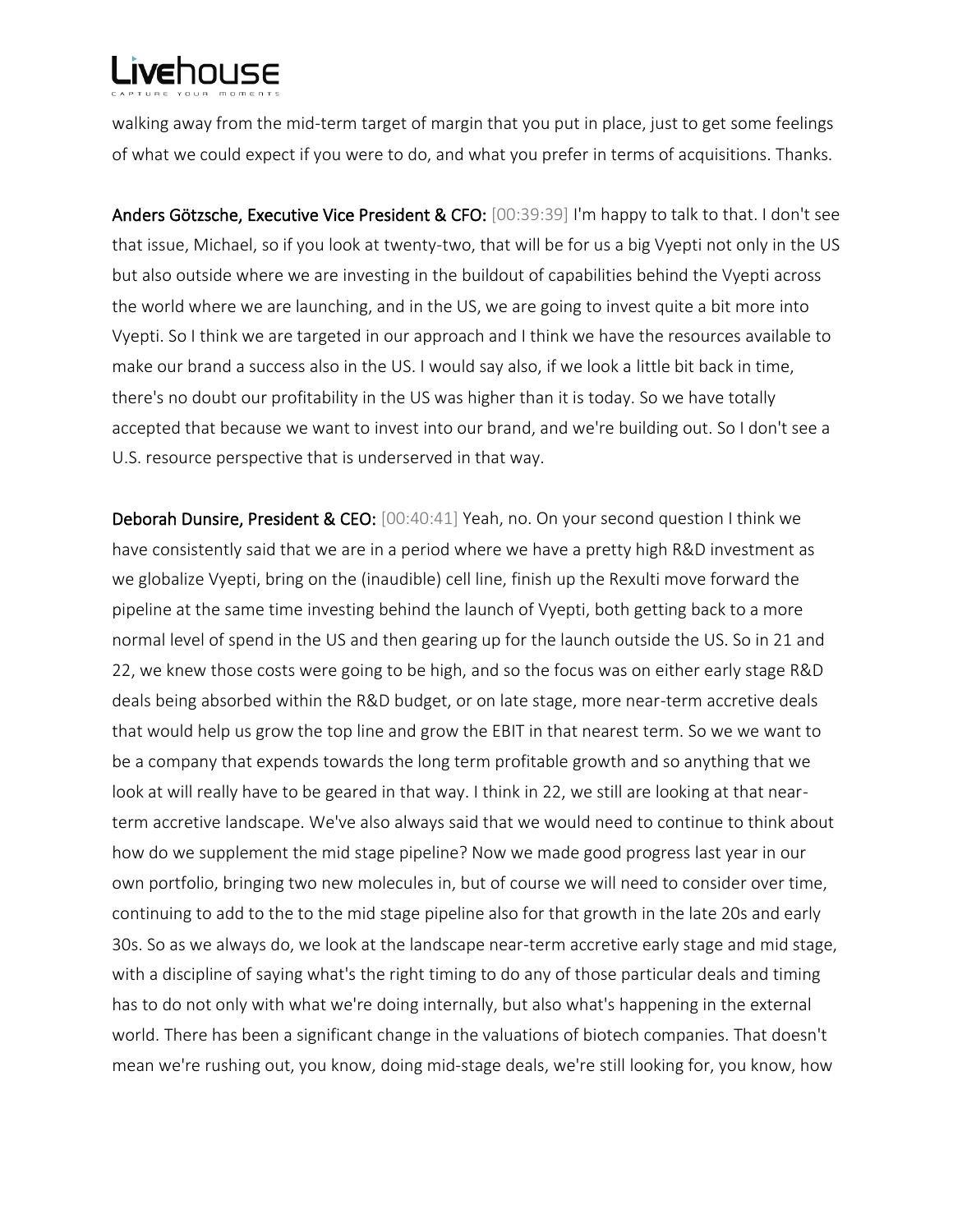do we bring in near-term accretive assets, but we need to do the right things for Lundbeck, short, medium and long term, and so we keep an eye on the landscape broadly at all times.

Michael Novod, Nordea: [00:43:19] And I still don't really get a clear answer on some of the midterm margin target. Is it in place or is it not in place. It's just maybe it's just me not hearing clear.

Deborah Dunsire, President & CEO: [00:43:31] What we've said is that we aim to be at 25 per cent in 2024 with the current portfolio. And then we would look at near-term accretive deals. Will they be accretive by that particular date? Ideally, yes. If it's delayed it a year but did better in the long term, we would also think about that. But with what we currently have in place, we would like to be at 25 percent in 2024.

Michael Novod, Nordea: [00:43:59] Ok, thank you very much.

Operator: [00:44:04] Thank you. Our next question comes from Sachin Jaine from Bank of America. Please go ahead. Your line is open.

Sachin Jaine, Bank of America: [00:44:12] This is Sachin Jaine from Bank of America. Two topics, and I'm afraid the same topics you've had. So firstly, on Vyepti - could you just comment to how much you think you're being impacted by aggressive couponing of orals, and where do you expect that to continue into next year and what visibility you have. And then secondly, what metrics you're tracking at the patient level to give you the clear confidence that you're relaying? I mean, I think on the two 2Q call, you mentioned viral demand. But so, what are the metrics that give you confidence given the lack of sequential growth we're seeing? And then on the M&A commentary, Deborah, I just want to follow on. So understand your comments, but there's nothing immediate. But I have seen in doing this, some size criteria were discussed with the board, and given your balance sheet structure and your very attractive cash flow generation, I guess the balance sheet without equity allows a mid single digit billion size deal, but you know, by the end of next year into 24. So two questions; 1, what type of deal is potentially being considered in the mid-term or to have put this equity exchange in place. And then second, just to understand your time frame comments. I understand there's nothing immediate and the commentary is very much off putting in place for the long term, but in the answer to that question, you've talked about current equity valuations. So just wondering, very simple if you're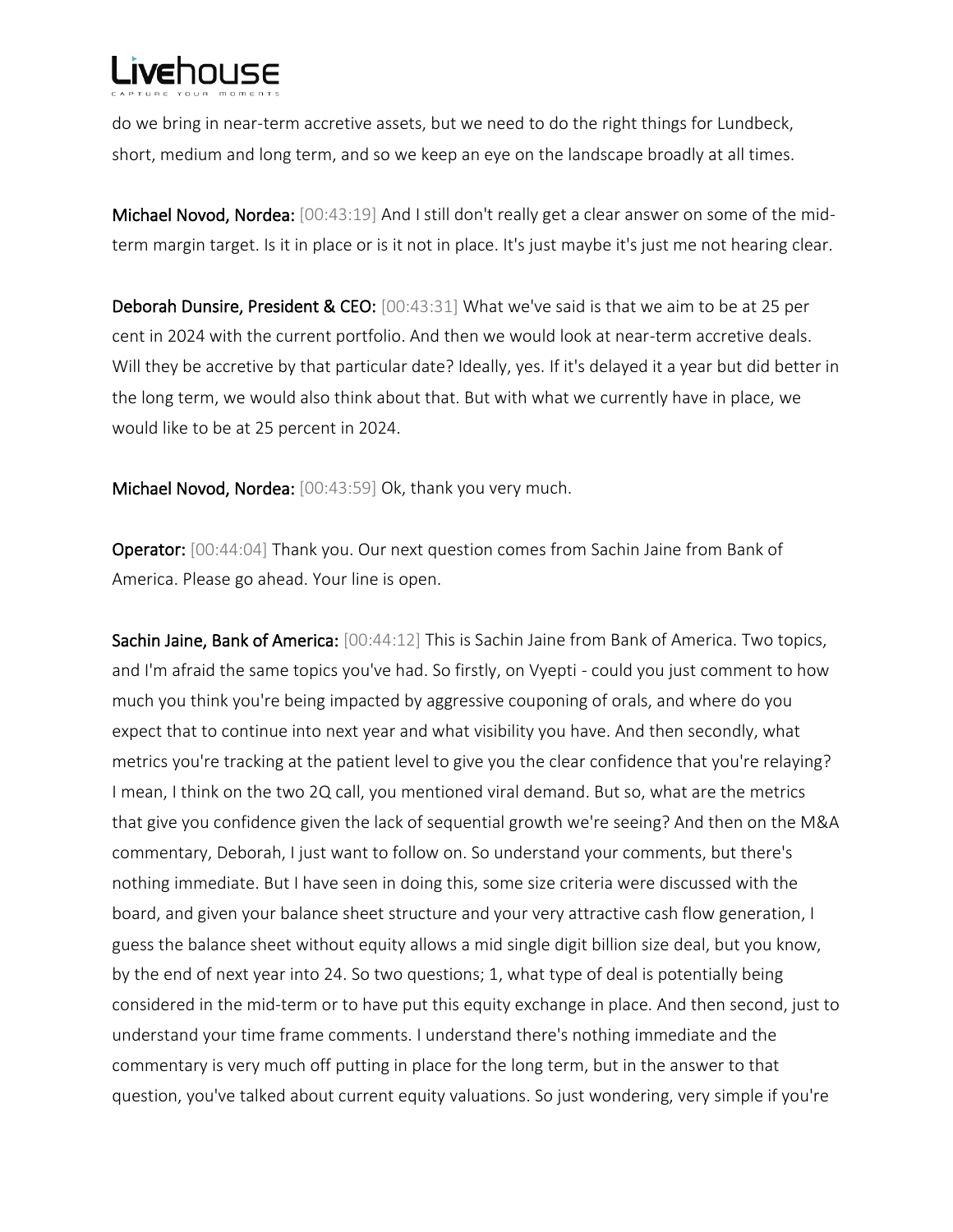able to rule out an equity based deal in the next 18 months to 24 months? Or is that a possibility from any point at which the share structure change in the middle of the year? Thank you.

Deborah Dunsire, President & CEO: [00:45:47] Ok, maybe you like to start on Vyepti.

Jacob Tolstrup, the Chief Commercial Officer for Lundbeck: [00:45:49] I can certainly start on Vyepti. Thank you very much for the question, Sachin. And again, it will be a little bit of a longer answer. I think the U.S. market in general is, I would say, quite impacted by the orals entering the market. And there are, as you've seen, quite aggressive, they are sampling heavy, they also have big sales forces and are doing a lot of promotion in the market. That said, coming back to the positioning of Vyepti, as I said in the beginning. I think it's important that we look at the treatment of migraine. And if you look at the spectrum from acute to entering prevention to episodic, frequent episodic, and then chronic patients where we are focusing Vyepti and where we're going to win is on patients that are in the chronic or high frequent episodic segment. That's also where we believe we are getting the most patients. It's also where the profile of Vyepti is very strong. We have a very powerful drug that is also delivering in terms of the feedback that we are getting. On the orals they are obviously approved for acute is and we also have one that is only approved for early prevention, but they are mostly playing in the field of acute going into prevention or the earlier stage of prevention. And I know, of course, that that also impacts later stage of prevention. But I would expect that what you're going to see over time is a bigger impact on the subcus than on Vyepti when it comes to oral impact. But there is no doubt that what we see now is a market that is heavily impacted by the orals entering the market. I think over time you will see and that's where you're going to judge the success of Vyepti is us to win more focused on chronic high episodic patients. On top of that, we are the only agency anti-CGRP that has medication overuse headache on its label. So that's also something that we will talk about, especially outside of the US, but also in the US talk about the use of acute meds for patients and how Vyepti can benefit that in a potential treatment. So I think we have a good positioning that sets up us aside and is different to the orals. So obviously we look at vial demand growth in the US. We also look at utilization of the 300 mg in the treatment algorithm for Vyepti.

Deborah Dunsire, President & CEO: [00:48:34] And with respect to the many questions around the use of equity. What we have communicated is that if we use the more traditional methods of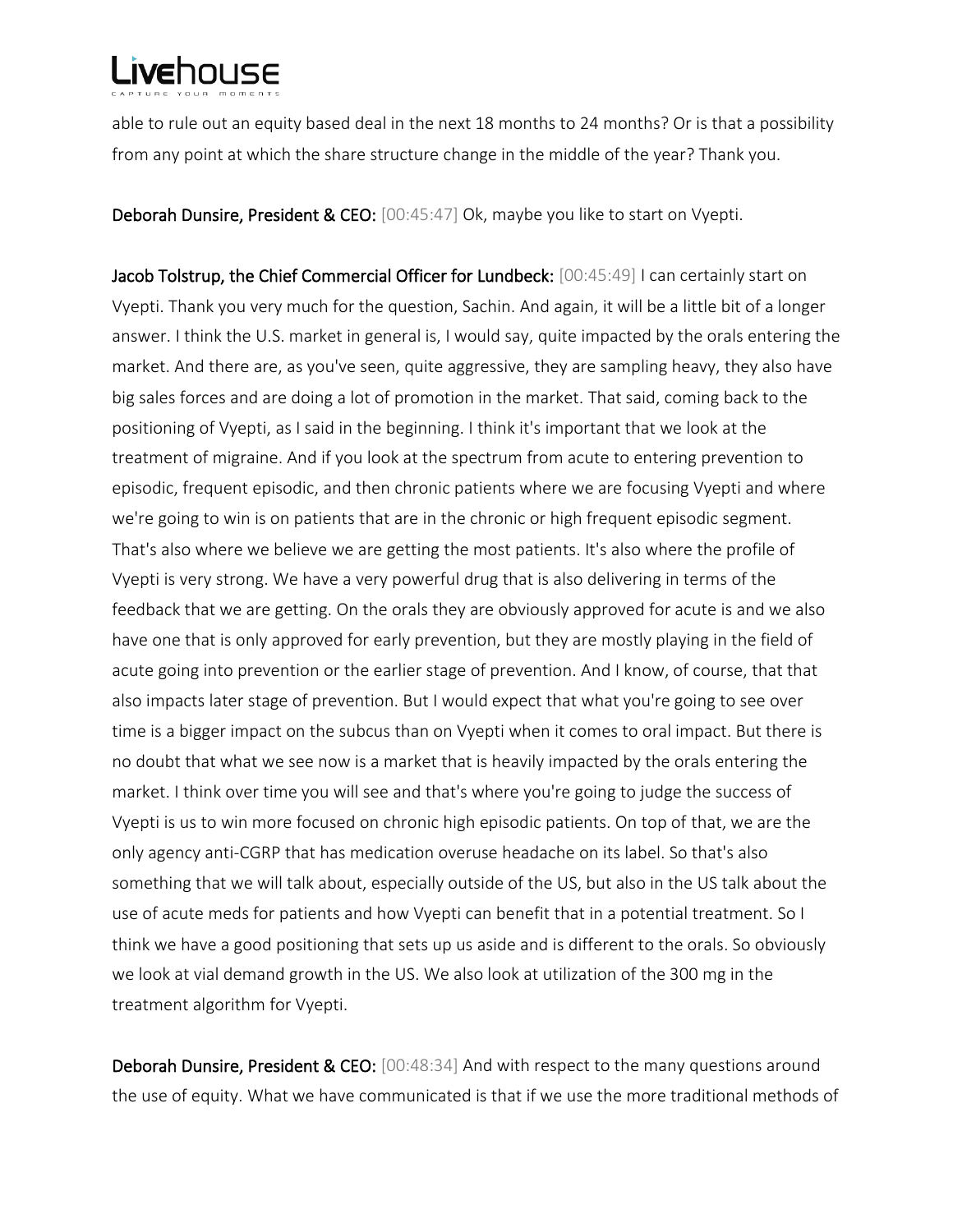

raising debt, we had a ticket size depending on the acquisition target and whether it brought revenue and EBIT of the 1-2 billion dollars in order to retain an investment grade rating recovering the net debt to EBITDA within 24 months. With respect to equity, that's not the choice of currency one uses for an acquisition of that type of size. So equity would only be contemplated if it were something that were a larger transaction to be funded, and then it depends on the type of transaction, what type of entity would you be using that capital to invest in. And it could be something that also brings revenue and EBIT as well as pipeline. So there's there's so many different options of how that could be deployed. So I would say that we don't have anything on the table now. Would I guarantee that it would never be used in 18 to 24 months? I cannot see far enough into the future to be able to make that guarantee. All I can say is we don't have anything on the table now.

Sachin Jaine, Bank of America: [00:50:16] Very clear. Thank you.

Operator: [00:50:20] Thank you. Our next question comes from the line of Matt Weston from Credit Suisse. Please go ahead. Your line is open.

Matt Weston, Credit Suisse: [00:50:28] Thank you very much. Two questions, please, and I'm going to stick to the time old theme of the share structure and Vyepti. I do think it is very unusual and certainly the feedback from the market is that it's been very unusual that a shareholder proposes a change in capital structure. And I'm just mindful that the foundation has a goal to double its wealth by 2030 in order to deliver on its commitments to distribute to the causes that it supports. So is this the foundation saying that you don't have enough in house to achieve their goal and so they want you to do more because they need more? And should we therefore expect the foundation is taking more of an activist role than your growth? Or am I just overinterpreting? And then the second question on Vyepti. You obviously have a number of readouts coming in migraine prevention and cluster headache. Can you remind me of how that scales up the current opportunity? So if you see what the current opportunity is with the current label, how much do you add with prevention and then how much do you add again incrementally with cluster headache? Thank you.

Deborah Dunsire, President & CEO: [00:51:38] Ok, so thanks Matt, for the questions. I think the foundation have been very clear that they are a long term owner and they believe that long term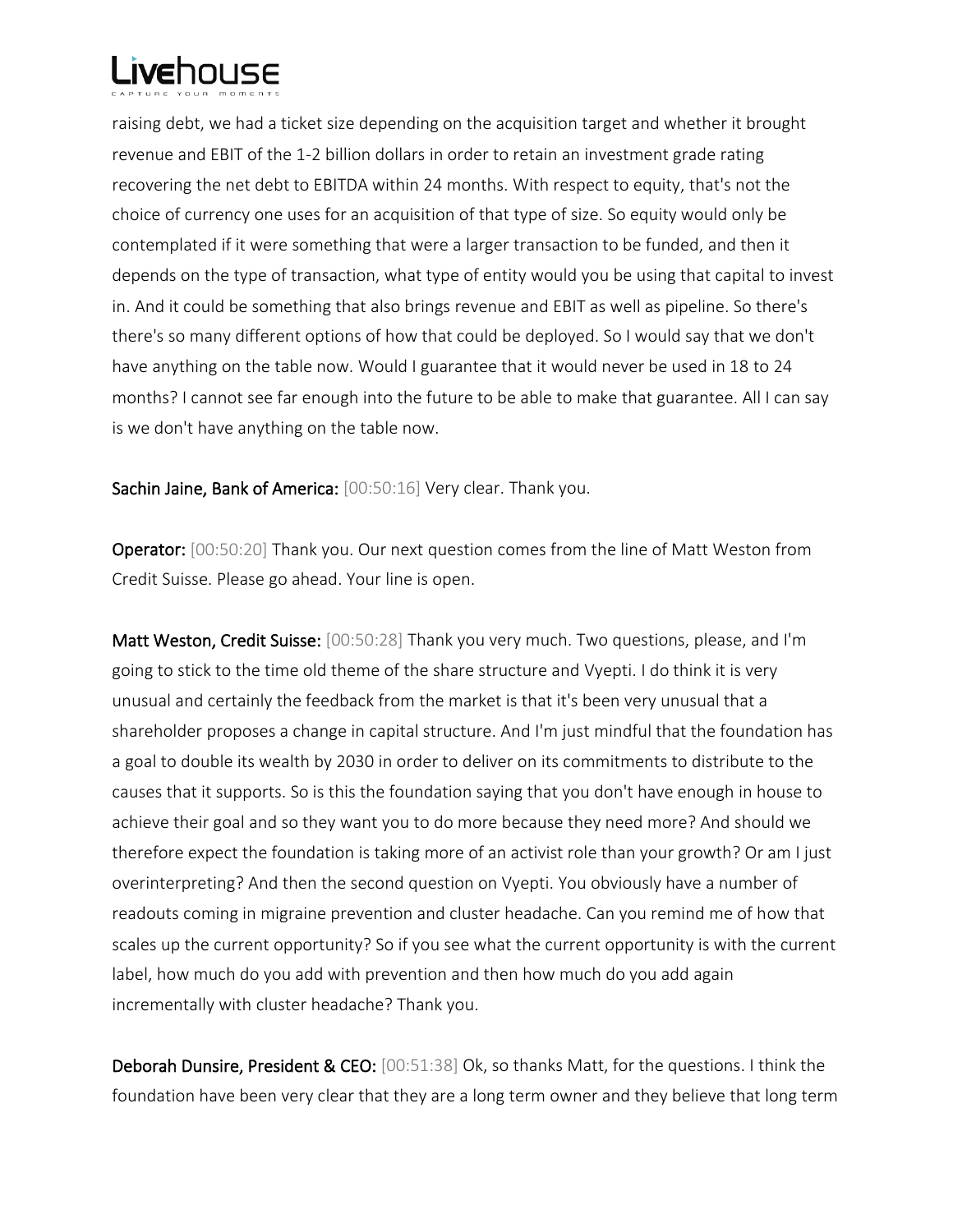their long term ownership gives the company the stability to continue to prosecute growth in neuroscience. So they sit on the board, they understand where Lundbeck is, they have supported the strategy of building our pipeline both internally, the refocused innovation strategy, the advancement of molecules within the pipeline, the acquisitions of Abide and Alder and they have agreed with the strategy that will continue to build not only internally but through external innovation. So all of those tenets are in place and are supported by the Lundbeck Board, which is the decision making body for Lundbeck. But of course, we have foundation representatives on that board. When we look out into the future, Lundbeck is a company that's 107 years old. It's been operating in neuroscience for 70 years, and the foundation takes a decades long perspective. So they do think about what this company will look like, not just a year or five years, but 10 and 20 and beyond years into the future. And so it is with that in mind that they want to retain that stable long term ownership, but enable the company as it grows to be able to deploy equity as a financial resource. So. Are they an active participant in the board of Lundbeck in that representation? Absolutely. Always have been. Always will be. The use of the word activist has a different quality and I would say that that is not what we're seeing. We're seeing the same active engagement together with management around the strategy to build Lundbeck into a sustainably, profitably growing company. And we've always said that we do need to continue to look externally as well as foster the growth of our internal pipeline. So that's completely consistent with the strategy that we've worked on with the board over the years. So thank you.

Anders Götzsche, Executive Vice President & CFO: [00:54:34] On your question on Vyepti. Of course, as you know, Vyepti is fully approved in prevention. So the studies that we're doing, there is more to sustain our profile. Give us an edge in the field even more than what we have today. So the real sort of label expansion that we're looking at here is the ALLEVIATE trial in cluster headache. And we haven't said what that opportunity brings. And I don't think we comment on that today.

Jacob Tolstrup, the Chief Commercial Officer for Lundbeck: [00:55:04] What I could add to that is obviously we continuously monitor what beyond the ongoing activities we could do. One thing we already talked about is that we'll do some additional phase 4 activities of medication overuse headache to really build on what we already have in the label that differentiates us, to building a stronger case there. And obviously, we're also looking at other potential line extensions, but we tread very carefully there. It's much higher R&D risk when you go further out, and we already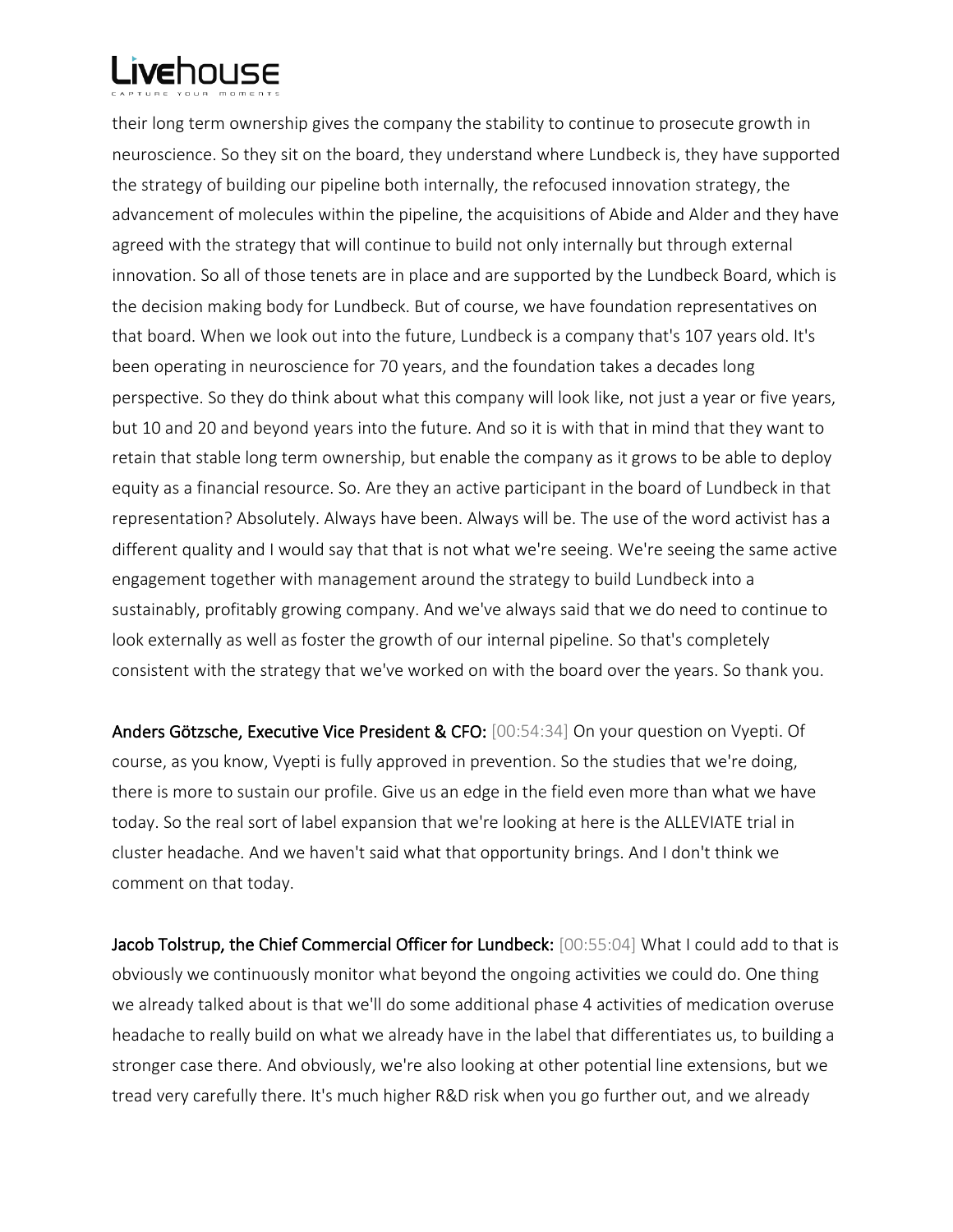have a big investment in R&D in Vyepti to deliver the more hardcore Data that we need to deliver right now, including the Asian expansion.

Deborah Dunsire, President & CEO: [00:55:43] And just a last comment from me, Matt, you said, you know, how much do we think the expansion in prevention would bring? We have the label in prevention. We're amplifying it with the, you know, the trial and medication overuse, but that already exists in the label. And so we have prevention in both episodic, frequent episodic and chronic migraine. And we know Vyepti is being used in the most heavily impacted patients, given the powerful efficacy that it demonstrates. And then episodic cluster headache would, of course, be a new indication. But migraine is the major indication, and we are at the beginning of the global rollout and growth in migraine.

Matt Weston, Credit Suisse: [00:56:30] Thanks, Deborah. I should have asked it more differently, I should have asked what if you see any incremental reach from the new data? I guess that's what I was trying to get across. From the new prevention studies, it sounds that you don't. you see that as reinforcement. And then the new reach comes from cluster headache.

Deborah Dunsire, President & CEO: [00:56:49] I would say that's accurate.

Jacob Tolstrup, the Chief Commercial Officer for Lundbeck: [00:56:51] Yes, obviously, we talked about the delivery study previously where we gave a good dataset to support that. It can work when you failed on 2-4 previous treatments, and that's of course, important also to position the drug. Others have that type of data, but it was very critical for us in, particularly in Europe, but also beyond to build on that case. And we had tremendously good data out of that study. Extraordinarily good data. So we building on what we have a lot.

#### Matt Weston, Credit Suisse: [00:57:21] Thank you.

**Operator:** [00:57:24] Thank you. Our next question comes from the line of Emily Field from Barclays. Please go ahead. Your line is open.

Emily Field, Barclays: [00:57:32] Hi, thanks for taking my question. Just a couple of quick ones. Vyepti, how are you thinking about the launch trajectory in Europe, obviously relative to the U.S.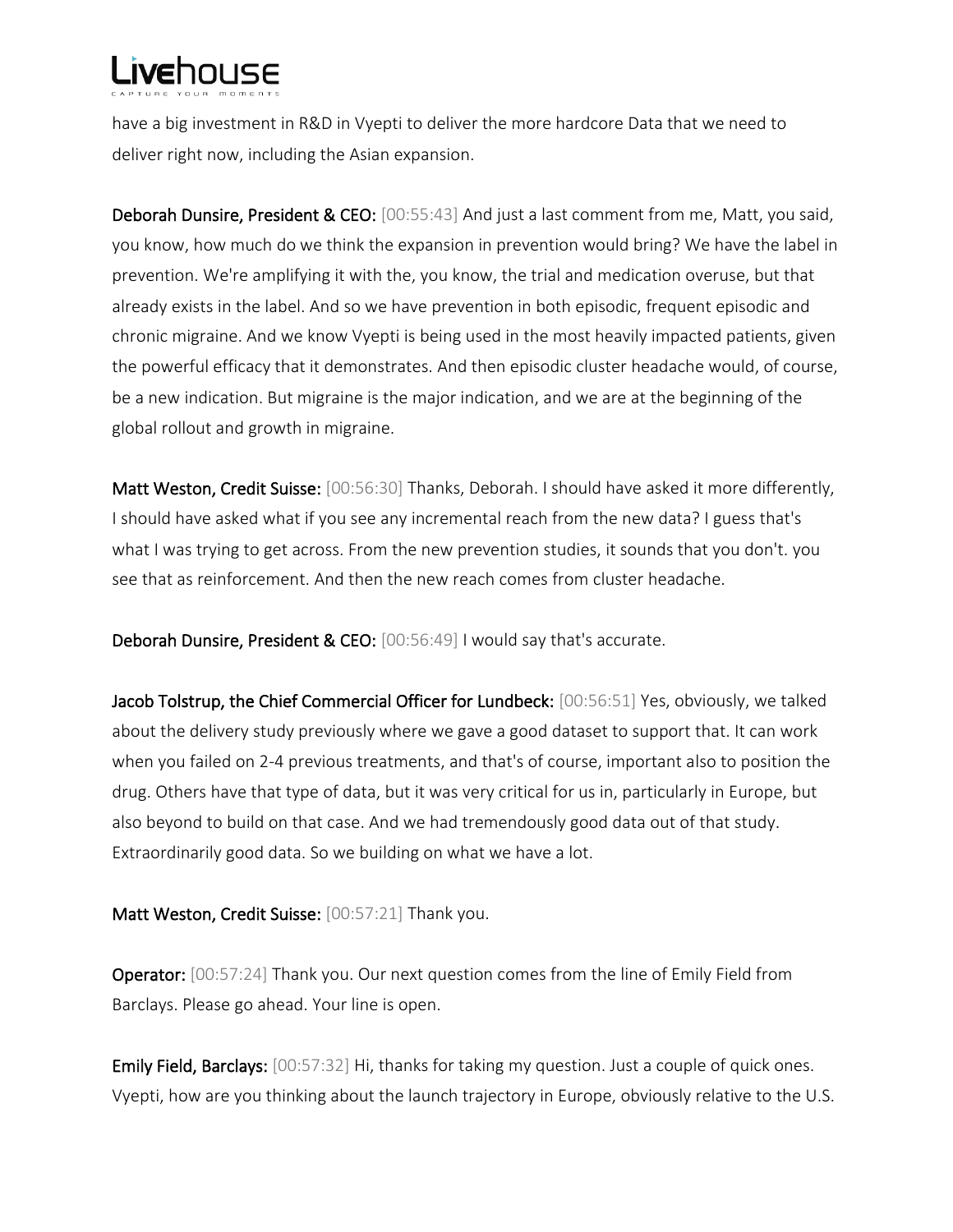

launching at a more favourable time in the pandemic? However, I would imagine it's somewhat offset by the need to obtain reimbursement in the various jurisdictions. Also a non-Vyepti business base of this question, sort of, you know, where we're at in terms of the pandemic on the base MDD market, where do you psychiatry visit stand relative to baseline? Are you still seeing depressed switches or new medication starts due to more telehealth? Just sort of how that trajectory is shaping up. And then just a very mechanical question on the share split. So just for my own understanding, so ordinary shareholders will get their A- and B-shares and then I would imagine an incentive to exchange shares of the foundation is that the super voters are likely in the market will trade at a premium and that is an open ended offer. So I would imagine that, you know, the extent to which those shares change hands will just depend on the premium of the super voting A-shares to the B-shares in the market. Thank you.

Deborah Dunsire, President & CEO: [00:58:48] Okay, great. So Jacob, you will start. And then Markus, you will take the question on the share.

Jacob Tolstrup, the Chief Commercial Officer for Lundbeck: [00:58:53] Yeah. Thanks very much for the question. So why Vyepti for Europe? Rollout in Europe, not only for Vyepti, but for, I would say every new brand that you introduce, takes time. We have full regulatory approval and now begins the process of obtaining market access and pricing reimbursement. Depending on markets, that can take anywhere between a few months and up to some years. And that's also what you should expect for Vyepti. We will launch in the first markets in Europe before the summer, but then it will start to accelerate as we get into the second half and then into 2023. And there will even be markets that are not launching before 2024. So that is sort of a usual picture for Europe. When it comes to the MDD market. I agree with you, we have seen a contraction of the market, especially for in the US. We've also seen it a few other places, but not nearly to the same degree. And there are slight signs of recovery in the US towards the end of 2021. And hopefully we will see that continue so that the branded MDD market comes back to growth in 2022. So we're building our assumptions on a world that will be even more open in 2022 than what we've seen last year and also providing us more access in terms of coming out and detailing our products.

Deborah Dunsire, President & CEO: [01:00:39] And just adding of it to that. I think we've seen more of an impact in the broad MDD market, including the GP segment more, which obviously is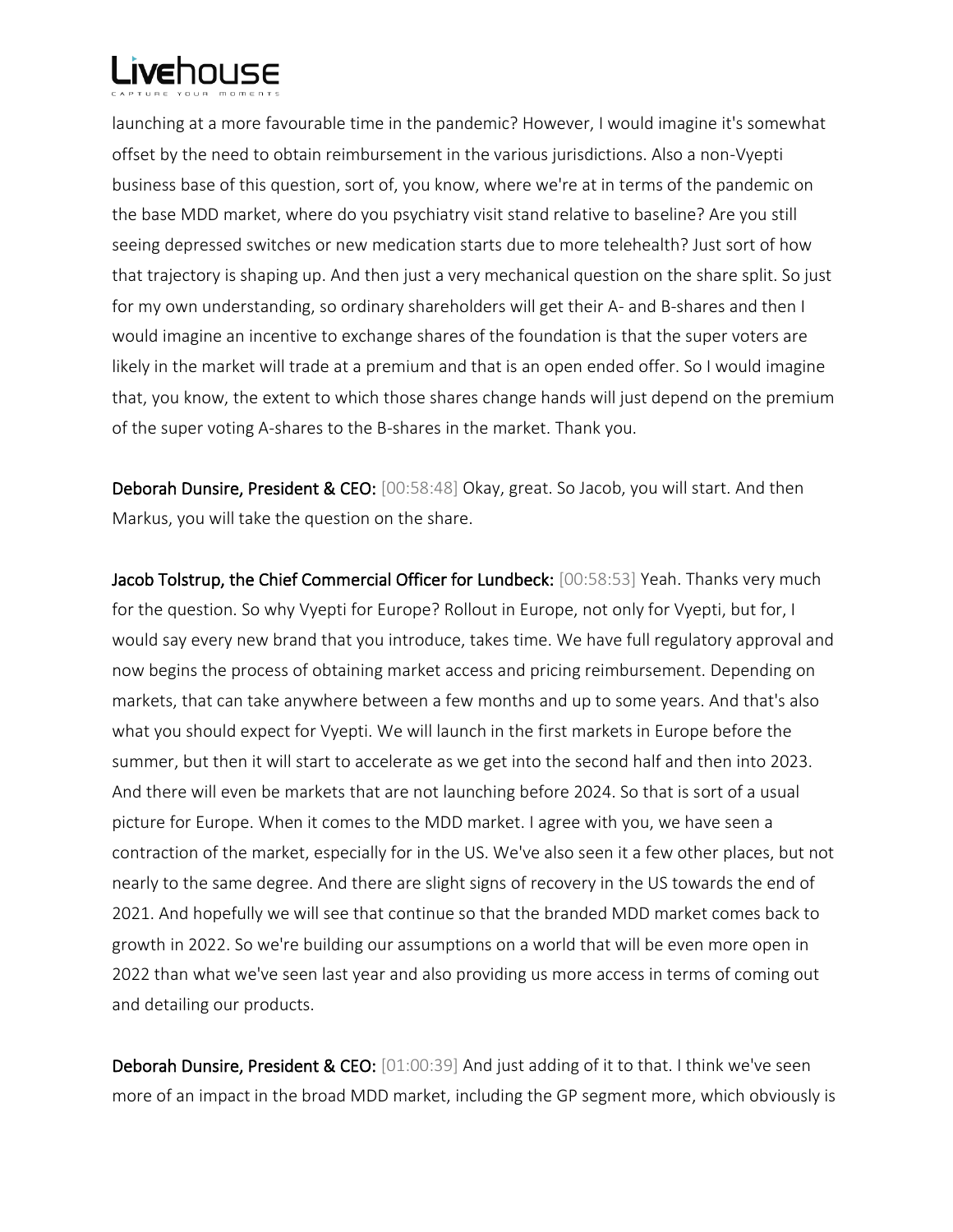

with Trintellix positioned, versus the adjunct market where Rexulti is positioned. Both were affected by telehealth, where new-to-brand prescriptions are less frequent. We're seeing more of the recovery in the adjunct section and the beginnings of recovery in the broad MDD section. But that market has only now returned in total TRx across brand and generic to where it was in 2019. So we hope that market will return to growth this year. And then Markus, maybe I can ask you to comment on Emily's question on the mechanics.

Markus Kede, Senior Director Treasury: [01:01:34] Yes, absolutely. So it's fully correct that all ordinary shareholders today will get A-shares and B-shares, and the exchange offered by the foundation will be an offer for each shareholder to each eligible shareholder to take into account. Obviously, if the A-shares would trade in the market to a premium, that could be an advisable thing to execute in the market instead of accepting the exchange offer. But yes, it will be an exchange offer that each shareholder can take into account.

Emily Field, Barclays: [01:02:09] Thank you very much.

Operator: [01:02:12] Thank you. Our next question comes from the line of Suzanna Queckbörner from Handelsbanken. Please go ahead. Your line is open.

Suzanna Queckbörner, Handelsbanken: [01:02:21] Hello, thank you for taking my call. I have two questions concerning Vyepti. First of all, given Vyepti hold the share of about four percent of the CGRP market, where do you see this heading post the pandemic. And keeping in mind the oral CGRPs availability in the US now Biohaven seeking approval outside of the US with Pfizer back in. And then the second question. When looking at your typical Vyepti patient, are these patients CGRP-naive patients or have they had previous failures with the orals or the subcutaneous CGRPs?

Deborah Dunsire, President & CEO: [01:03:04] Jacob.

Jacob Tolstrup, the Chief Commercial Officer for Lundbeck: [01:03:06] Yeah. Thanks very much. Let me try to see if I can answer your question. So if we take the last question first on the typical patients. As I said, our focus is primarily on patients in the higher frequent episodic migraine cases and in chronic patients. And that means naturally, you will have a larger proportion of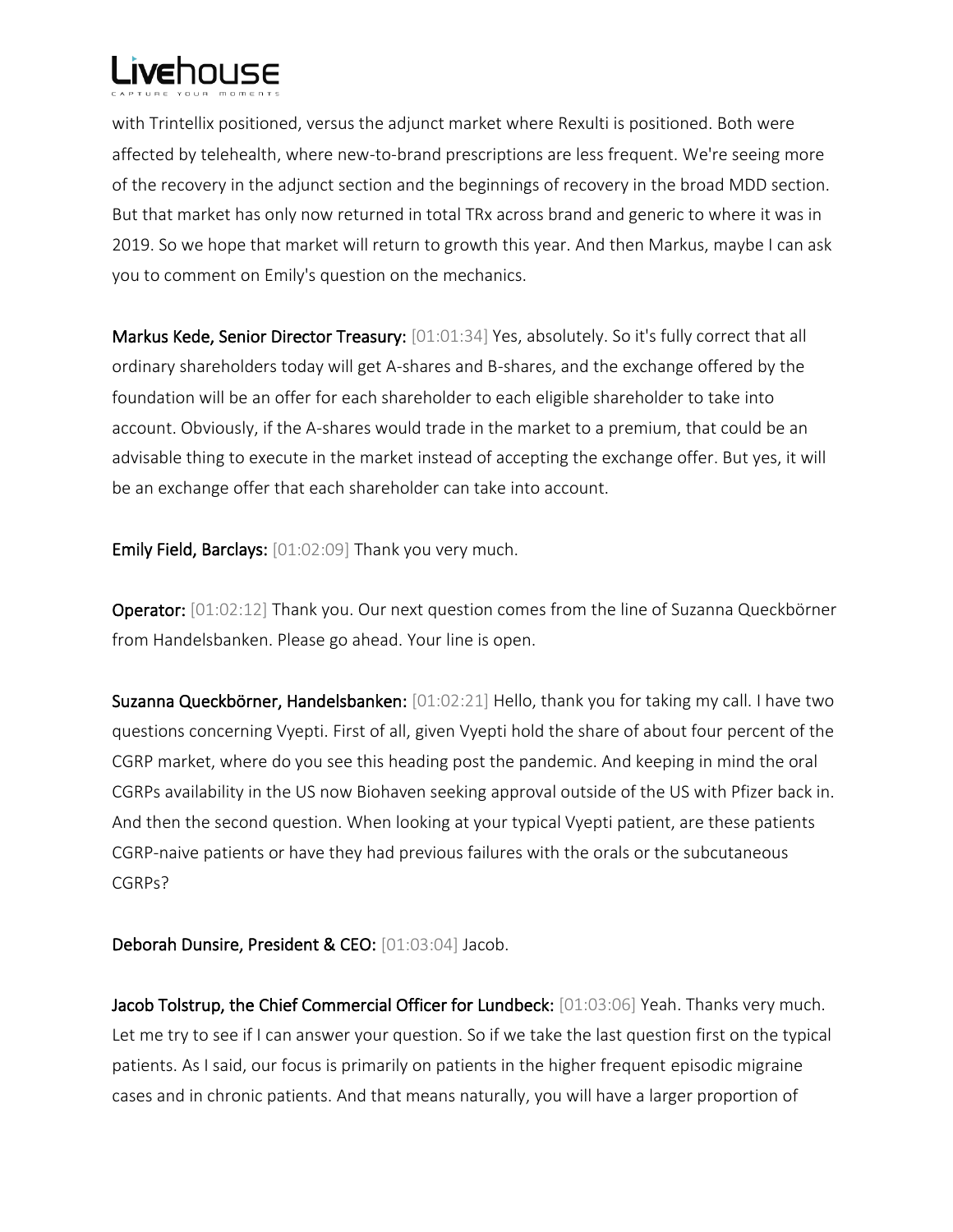

patients that have been through other treatments before. It doesn't have to be that way. And I think also we are still early days, so I'm leaning out a little bit here. But what we also start to see is a growing confidence in using Vyepti that over time we also trigger earlier use of Vyepti, but that's still early to speculate in. So naturally, when you have that position, you will see patients coming in that have tried other treatments before. Your other question around the ex-U.S. Pfizer, backing on Biohaven's drug Nurtec, I think we have to await what happens with the regulatory process. Still no outcome there. I know they have filed for both acute and prevention. Let's wait and see what that outcome is. It is perhaps more difficult to imagine a European market that will be acceptable for a price level than what we've seen in the US, but what that means for their plans is anyone's guess at this time. I think you had one more question that I didn't note down, maybe,

Deborah Dunsire, President & CEO: [01:05:01] It was about the patient but I think you sort of answered it.

Deborah Dunsire, President & CEO: [01:05:04] I mean, right now, just to be clear that the patients have typically, as with any new launch, are patients who have tried something else that hasn't worked as well for them. So the initial patients that we saw were often coming off subcu CGRPs and were taken into Vyepti. We also have seen people coming off orals into Vyepti, but because the oils are relatively new, there are fewer of those. But as Jacob said, as people use Vyepti and see its power in those most impacted patients, it can open up for them to use it earlier.

Suzanna Queckbörner, Handelsbanken: [01:05:49] Yeah. Great, thank you.

Operator: [01:05:55] Thank you. Our next question comes from the line of Keyur Parekh from Goldman Sachs. Please go ahead. Your line is open.

Keyur Parekh, Goldman Sachs: [01:06:02] Hi, thank you so much. A couple of kind of broad topics, I suspect. The first one is just coming back to the capital structure. And Deborah, thank you so much for providing all the details so far. I'm just wondering, and maybe I'm sure I'm missing something but can you help me understand why this is a good thing from the perspective of the non foundation shareholder at Lundbeck. You are inherently proposing you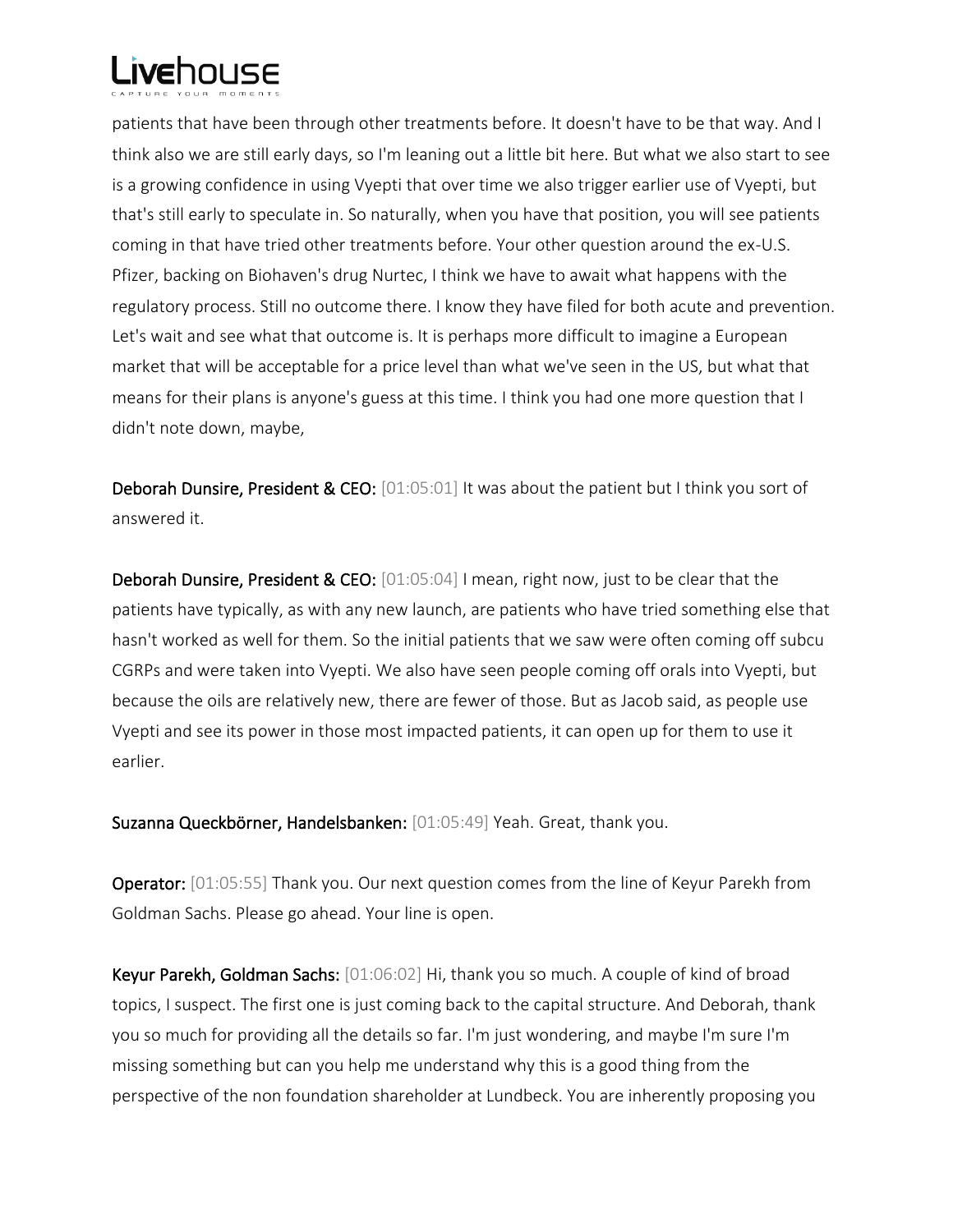

are the foundation to kind of dilute their voting rights in the event you were to do a transaction. And I'm sure kind of you paid enough thought to why that is good for shareholders. Just wondering what I'm missing their. Linked to that, are you expecting any impact from the perspective of inclusion in various indexes kind of across the Danish exchange or kind of the broader European markets as a function of the structural change? And then separately, as I look at the two month formulation for Abilify Maintena, how should I think about your plan to target commercialize that? Should I think about it as moving the existing patients onto the new formulation? Should I think of it as a switch market or think of it as new patient starts? So just any kind of insights there from a commercial perspective would be very helpful. Thank you.

Deborah Dunsire, President & CEO: [01:07:41] Thanks, Keyur. Perhaps we'll start with the third question first, and Jacob will take it away on Abilify Maintena.

Jacob Tolstrup, the Chief Commercial Officer for Lundbeck: [01:07:49] So Abilify Maintena, two months, I think is a very good addition to our portfolio. Also fits very well into the LIA landscape that we've seen. So we're really pleased to be able to offer that option going forward. I think naturally, you should expect something which we've also seen in the market, which is a conversion from the one month to the two month to a higher level than capturing new patients. So that is the picture that you should expect.

Deborah Dunsire, President & CEO: [01:08:27] Great, and then as we think about the share split, remember that the economic value for every shareholder that currently owns Lundbeck is the same, the day after the split is approved, should that happen at the Extraordinary General Meeting. And then because of the same economic value in each share, the ability to appreciate value from those shares is also equivalent going forward. So we will see the minority shareholders point of view on this, but they also have come into the share knowing that there is a majority shareholder whose stated position is that they are a long term owner of Lundbeck and they wish to remain a long term owner of Lundbeck. They have stated that they want to see their foundation grow. For that, they anticipate Lundbeck will be growing. We anticipate Lundbeck will be growing. And this share structure is put in place to enable the foundation not to limit the possibilities as Lundbeck becomes bigger, and it may be more difficult for them to participate pro-rata. So I think it is with the perspective of enabling Lundbeck to grow, which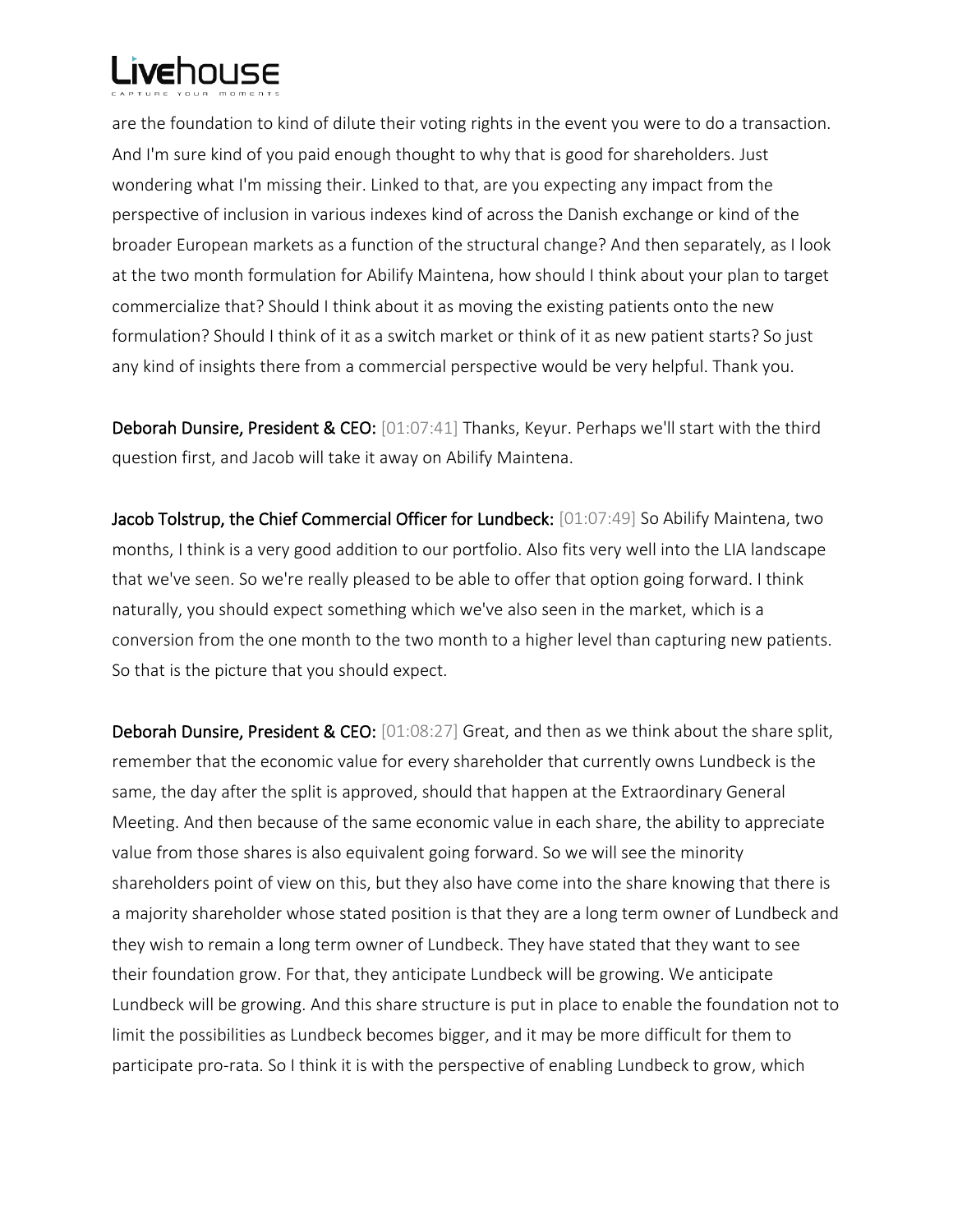benefits all shareholders that this is undertaken. And then I'll ask Markus to answer the question on the listings.

Markus Kede, Senior Director Treasury: [01:09:59] Yes. So in relation to the inclusion indexes, that is, of course, a consequence of the market cap and the trading in the shares. So what we understand is that it will be included both the A- and B-shares in the indexes in Denmark as a starting point and then it will depend on the development and trading and size of the shares going forward.

Keyur Parekh, Goldman Sachs: [01:10:29] Thank you.

Operator: [01:10:33] Thank you. Our next question comes from the line of Rajun Sharmit from Deutsche Bank. Please go ahead. Your line is open.

Rajun Sharmit, Deutsche Bank: [01:10:40] Hi, thanks for the question. It's just one last, actually, it's on Brexpiprazole. Could you just give us an update on the discussions that you're having with the FDA on the PTSD study design? And maybe if you could just kind of talk about your realistic expectations of conclusions of those discussions?

Jacob Tolstrup, the Chief Commercial Officer for Lundbeck: [01:11:03] Ok. That's probably for me. So we have an ongoing conversation with FDA. We actually had meetings with them already and discussed the plan forward for a redesign. I'm not going into the details of the redesign at this time point, but I can say that they have been very productive conversations we had with the regulators. And we're looking forward to be able to come up with some redesign that may help us to conclude these trials. The current rate enrolment rate is basically prohibited, so continue as we're doing it right now. So we need to redesign and obviously see resample sizing of the trials. The prospect of this being positive, whatever design we have, of course, is completely unknown because there were two ongoing phase 3 trials that we expect to support any approved ability. I like to remind you, we had a phase 2 study that we did some years back and even some additional activities within this indication. And they were all supportive of going into this Phase 3 program. This was on top of a standard-of-care or SSRI. So that's the comparator we have. SSRI versus BREX. But the data from phase 2 was encouraging enough for us to initiate this program. That's why we did it. Then obviously, we have to see when and how we finish the trust. But if the